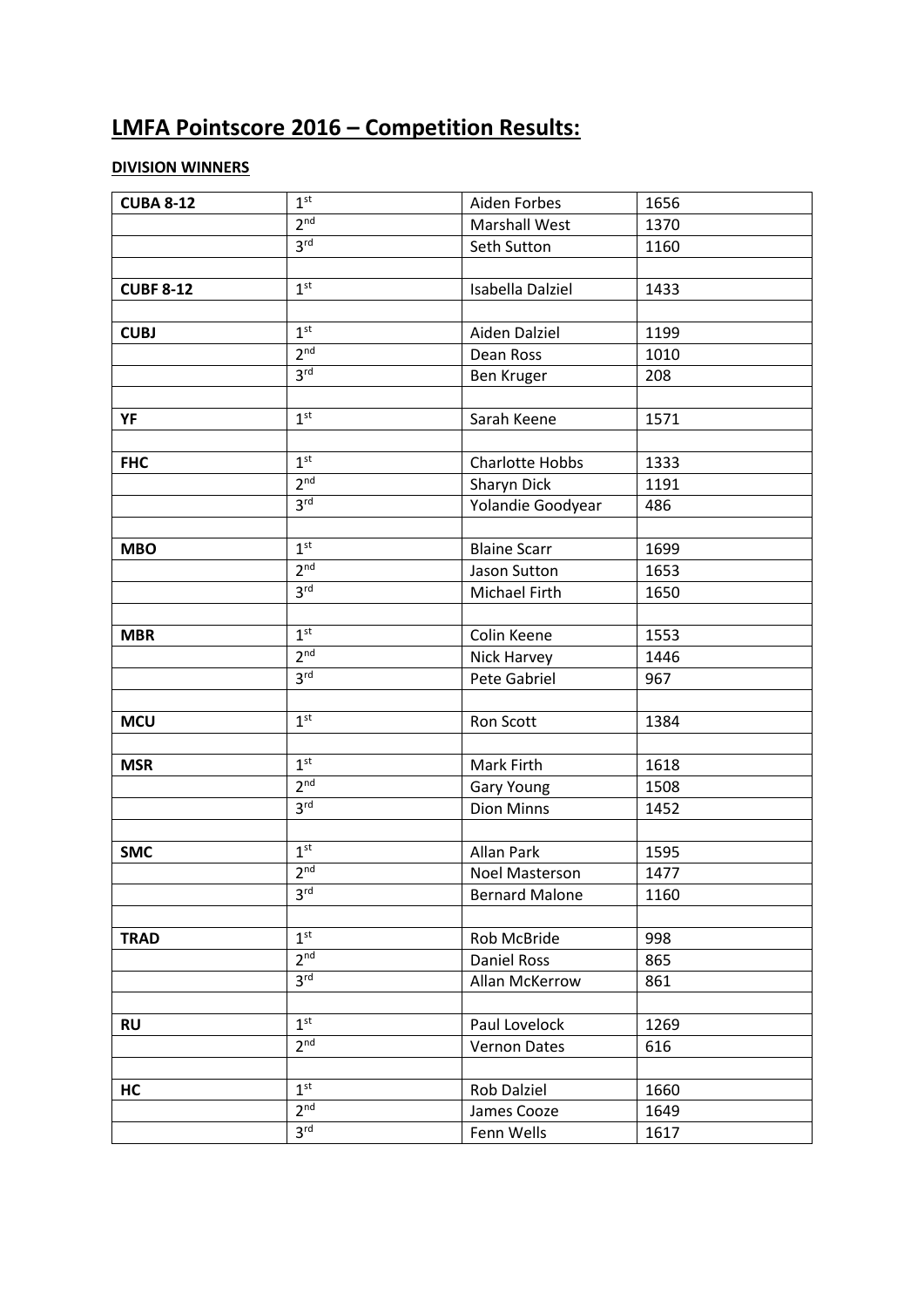### **Twilight Competition**

| 2016<br>1 SL<br>$-0$<br><br>carr<br>----<br><b>I</b> WIIIght<br><b>D</b> udil<br>۱۵٬<br>ᅩᇰᇰᇰ<br>- |
|---------------------------------------------------------------------------------------------------|
|---------------------------------------------------------------------------------------------------|

#### **Perpetual Trophies**

| Cub Female Champion:      | Isabella Dalziel        | 1433 |
|---------------------------|-------------------------|------|
| Cub Male Champion:        | Aiden Forbes            | 1656 |
| Youth Female Champion:    | Sarah Keene             | 1571 |
| Youth Male Champion:      | <no qualifiers=""></no> |      |
| Senior Male Champion:     | <b>Blaine Scarr</b>     | 1706 |
| Senior Female Champion:   | <b>Charlotte Hobbs</b>  | 1333 |
| Senior Unaided Champion:  | Ron Scott               | 1384 |
| Club Shooter of the Year: | <b>Rob Dalziel</b>      | 4218 |
| Club Member of the Year:  | Mick McRae              |      |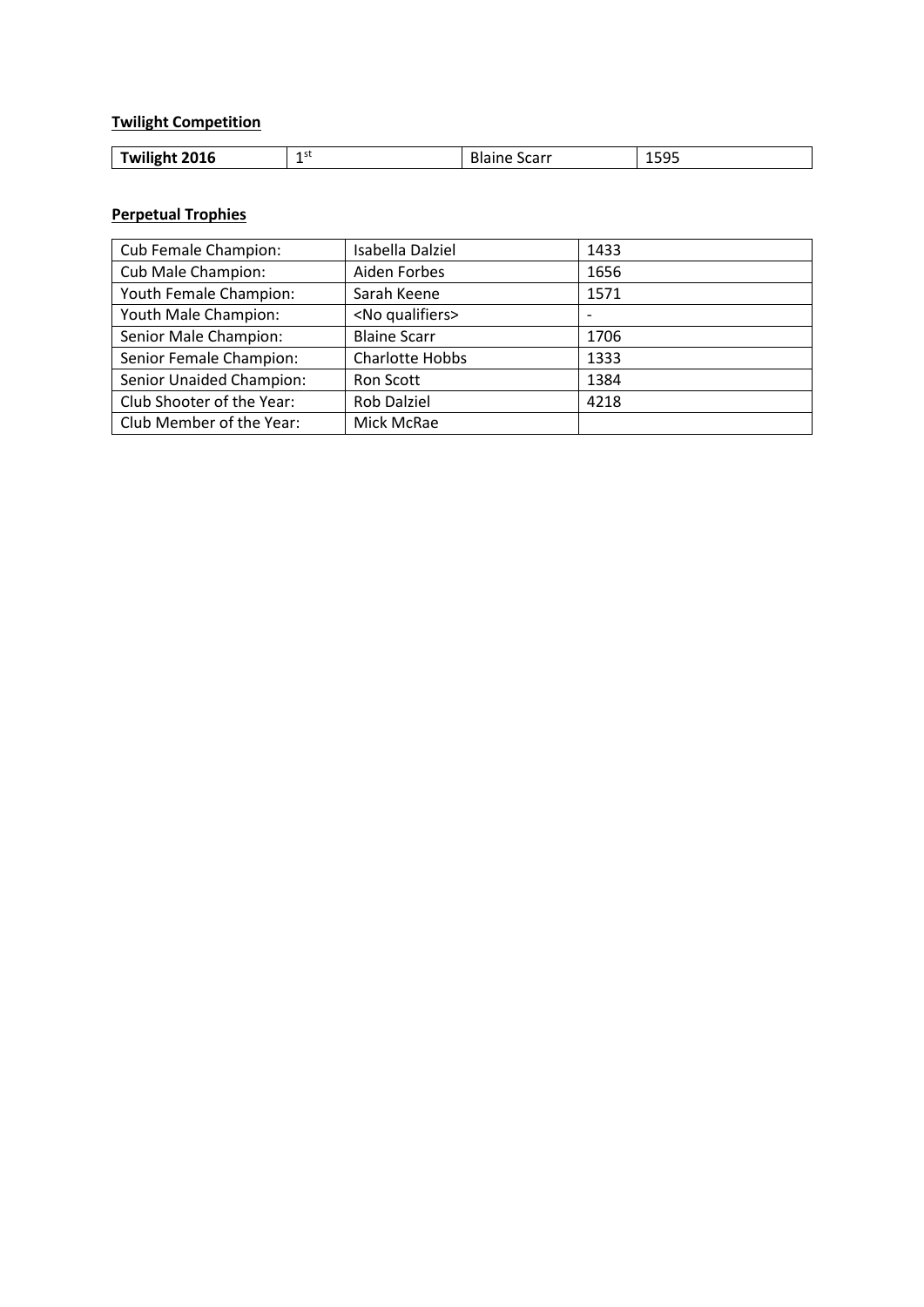# RESULTS COLLATED BY DIVISION - FULL REPORT

## Pointscore 2016 **Only LMFA Members Included**

#### **Report Generated 23/11/2016**

 $\triangledown$  indicates score is included in total

**Minimum 6 scoresheets submissions to qualify**

**Results calculated as Aggregate of Top 6 scores**

**QUALIFIED competitors ranked above NON-QUALIFIED**

| <b>CUBA 8-12</b>     | <b>Aggregate</b> | (Average)  | (Strike Rate) |                  |                     |                  | scoresheets:     |     |                              |
|----------------------|------------------|------------|---------------|------------------|---------------------|------------------|------------------|-----|------------------------------|
| <b>Aiden Forbes</b>  | 1656             | (276)      | (92)          |                  |                     |                  | 10               |     | <b>QUALIFIED</b>             |
|                      |                  | 9/10/2016  | 144           | 142              | $\boldsymbol{0}$    | $\boldsymbol{0}$ | $\mathbf 0$      | 286 | $\overline{\mathbf{v}}$      |
|                      |                  | 23/10/2016 | 146           | 138              | $\mathbf 0$         | 0                | $\boldsymbol{0}$ | 284 | $\overline{\mathbf{v}}$      |
|                      |                  | 20/11/2016 | 142           | 140              | $\boldsymbol{0}$    | 0                | $\boldsymbol{0}$ | 282 | $\overline{\mathbf{v}}$      |
|                      |                  | 6/11/2016  | 134           | 144              | $\bf 0$             | 0                | $\boldsymbol{0}$ | 278 | $\overline{\mathbf{v}}$      |
|                      |                  | 31/07/2016 | 130           | 135              | $\boldsymbol{0}$    | $\mathbf 0$      | $\boldsymbol{0}$ | 265 | $\blacktriangledown$         |
|                      |                  | 20/03/2016 | 130           | 131              | $\boldsymbol{0}$    | $\mathbf 0$      | $\boldsymbol{0}$ | 261 | $\overline{\mathbf{v}}$      |
|                      |                  | 6/03/2016  | 135           | 122              | $\boldsymbol{0}$    | 0                | $\boldsymbol{0}$ | 257 | $\Box$                       |
|                      |                  | 14/08/2016 | 126           | 122              | $\boldsymbol{0}$    | $\mathbf 0$      | $\boldsymbol{0}$ | 248 | $\Box$                       |
|                      |                  | 17/07/2016 | 127           | 110              | $\boldsymbol{0}$    | $\boldsymbol{0}$ | $\boldsymbol{0}$ | 237 | $\Box$                       |
|                      |                  | 7/02/2016  | 108           | 102              | $\boldsymbol{0}$    | $\boldsymbol{0}$ | $\boldsymbol{0}$ | 210 | $\Box$                       |
| <b>Marshall West</b> | 1370             | (228)      | (83)          |                  |                     |                  | 6                |     | <b>QUALIFIED</b>             |
|                      |                  | 17/07/2016 | 135           | 141              | $\boldsymbol{0}$    | 0                | $\boldsymbol{0}$ | 276 | $\overline{\mathbf{v}}$      |
|                      |                  | 6/11/2016  | 130           | 144              | $\boldsymbol{0}$    | $\boldsymbol{0}$ | $\boldsymbol{0}$ | 274 | $\overline{\mathbf{v}}$      |
|                      |                  | 9/10/2016  | 142           | 120              | $\boldsymbol{0}$    | $\boldsymbol{0}$ | $\mathbf 0$      | 262 | $\blacktriangledown$         |
|                      |                  | 14/08/2016 | 113           | 121              | $\boldsymbol{0}$    | $\boldsymbol{0}$ | $\boldsymbol{0}$ | 234 | $\overline{\mathbf{v}}$      |
|                      |                  | 15/05/2016 | 88            | 110              | $\boldsymbol{0}$    | 0                | $\boldsymbol{0}$ | 198 | $\blacktriangledown$         |
|                      |                  | 31/07/2016 | 126           | $\boldsymbol{0}$ | $\mathsf{O}\xspace$ | $\boldsymbol{0}$ | $\mathbb O$      | 126 | $\blacktriangledown$         |
| <b>Seth Sutton</b>   | 1160             | (193)      | (64)          |                  |                     |                  | 11               |     | <b>QUALIFIED</b>             |
|                      |                  | 9/10/2016  | 107           | 126              | $\boldsymbol{0}$    | $\boldsymbol{0}$ | $\mathbf 0$      | 233 | $\blacktriangledown$         |
|                      |                  | 20/11/2016 | 97            | 101              | $\boldsymbol{0}$    | $\mathbf 0$      | $\boldsymbol{0}$ | 198 | $\boxed{\blacktriangledown}$ |
|                      |                  | 14/08/2016 | 90            | 102              | $\boldsymbol{0}$    | 0                | $\boldsymbol{0}$ | 192 | $\overline{\mathbf{v}}$      |
|                      |                  | 3/07/2016  | 87            | 94               | $\boldsymbol{0}$    | $\mathbf 0$      | $\boldsymbol{0}$ | 181 | $\blacktriangledown$         |
|                      |                  | 4/09/2016  | 91            | 89               | $\boldsymbol{0}$    | 0                | $\boldsymbol{0}$ | 180 | $\overline{\mathbf{v}}$      |
|                      |                  | 6/11/2016  | 96            | 80               | $\bf 0$             | $\boldsymbol{0}$ | $\mathbb O$      | 176 | $\blacktriangledown$         |
|                      |                  | 15/05/2016 | 94            | 77               | $\boldsymbol{0}$    | 0                | $\boldsymbol{0}$ | 171 | $\Box$                       |
|                      |                  | 6/03/2016  | 102           | 68               | $\boldsymbol{0}$    | $\mathbf 0$      | $\boldsymbol{0}$ | 170 | $\Box$                       |
|                      |                  | 23/10/2016 | 70            | 98               | $\boldsymbol{0}$    | 0                | $\boldsymbol{0}$ | 168 | $\Box$                       |
|                      |                  | 3/04/2016  | 81            | 86               | $\boldsymbol{0}$    | 0                | $\,0\,$          | 167 | $\Box$                       |
|                      |                  | 20/03/2016 | 64            | 59               | $\boldsymbol{0}$    | 0                | $\boldsymbol{0}$ | 123 | $\Box$                       |
| <b>William Dates</b> | 957              | (159)      | (57)          |                  |                     |                  | 8                |     | <b>QUALIFIED</b>             |
|                      |                  | 3/07/2016  | 97            | 97               | $\boldsymbol{0}$    | $\boldsymbol{0}$ | $\boldsymbol{0}$ | 194 | $\blacktriangledown$         |
|                      |                  | 9/10/2016  | 82            | 103              | $\boldsymbol{0}$    | $\boldsymbol{0}$ | $\boldsymbol{0}$ | 185 | $\blacktriangledown$         |
|                      |                  | 4/09/2016  | 80            | 91               | $\boldsymbol{0}$    | 0                | $\boldsymbol{0}$ | 171 | $\blacktriangledown$         |
|                      |                  | 14/08/2016 | 79            | 91               | $\,0\,$             | $\mathbf 0$      | $\mathsf{O}$     | 170 | $\blacktriangledown$         |
|                      |                  | 15/05/2016 | $90\,$        | 48               | $\boldsymbol{0}$    | 0                | $\boldsymbol{0}$ | 138 | $\overline{\mathbf{v}}$      |
|                      |                  | 31/07/2016 | 99            | $\,0\,$          | $\boldsymbol{0}$    | $\boldsymbol{0}$ | $\,0\,$          | 99  | $\overline{\mathbf{v}}$      |
|                      |                  | 17/07/2016 | 61            | $\boldsymbol{0}$ | $\boldsymbol{0}$    | 0                | $\,0\,$          | 61  | $\Box$                       |
|                      |                  | 3/04/2016  | 56            | $\boldsymbol{0}$ | $\boldsymbol{0}$    | $\boldsymbol{0}$ | $\boldsymbol{0}$ | 56  | $\Box$                       |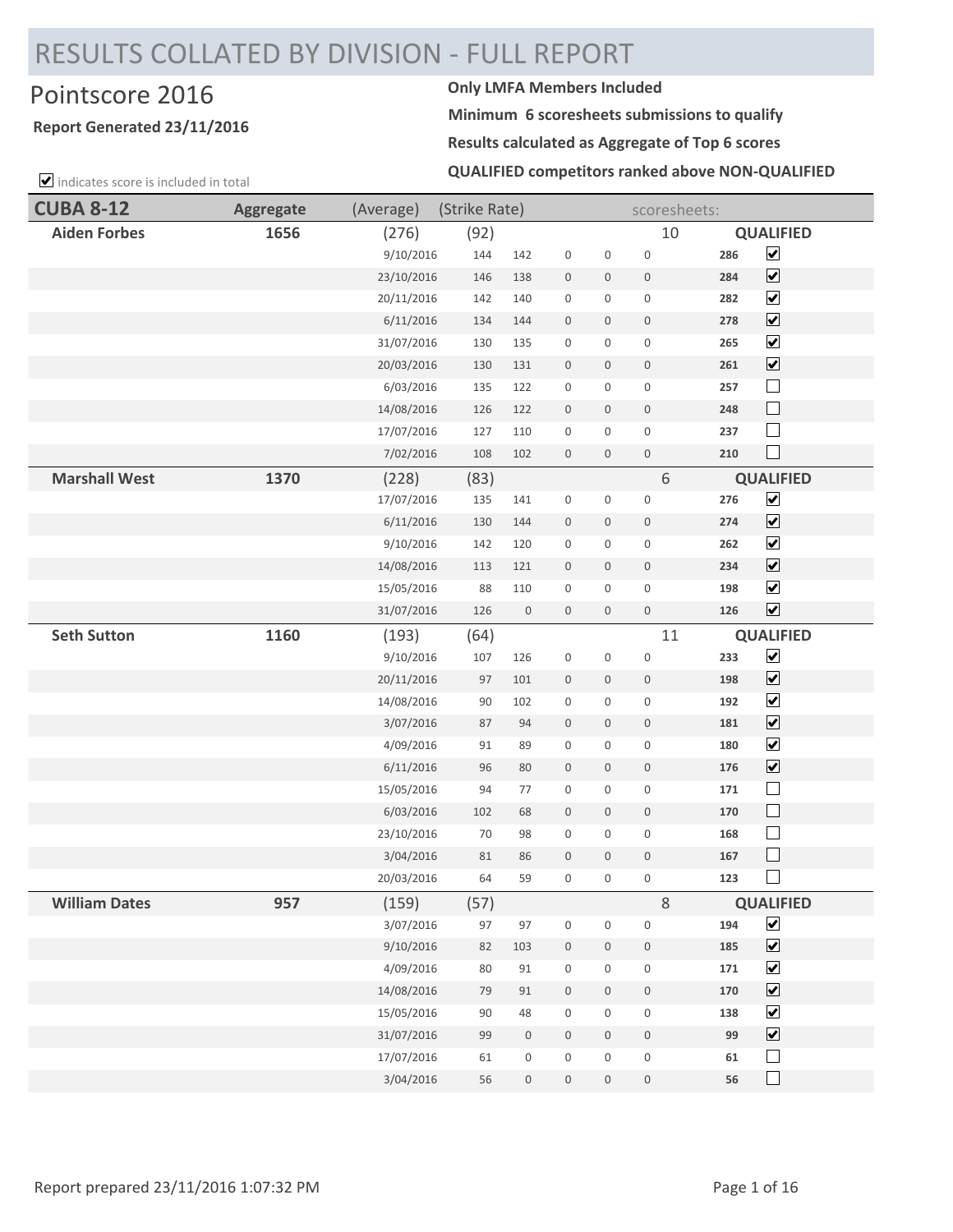| <b>Luke Marler</b>      | 951              | (190)      | (63)          |                     |                     |                     | 5                |     | <b>NOT yet qualified</b>    |  |
|-------------------------|------------------|------------|---------------|---------------------|---------------------|---------------------|------------------|-----|-----------------------------|--|
|                         |                  | 20/11/2016 | 107           | 102                 | $\boldsymbol{0}$    | 0                   | $\boldsymbol{0}$ | 209 | $\blacktriangledown$        |  |
|                         |                  | 4/09/2016  | 97            | 96                  | $\bf 0$             | 0                   | $\boldsymbol{0}$ | 193 | $\blacktriangledown$        |  |
|                         |                  | 9/10/2016  | 90            | 103                 | $\boldsymbol{0}$    | 0                   | $\boldsymbol{0}$ | 193 | $\blacktriangledown$        |  |
|                         |                  | 6/11/2016  | 89            | 99                  | $\boldsymbol{0}$    | $\boldsymbol{0}$    | $\bf 0$          | 188 | $\blacktriangledown$        |  |
|                         |                  | 23/10/2016 | 69            | 99                  | $\mathsf{O}\xspace$ | 0                   | $\boldsymbol{0}$ | 168 | $\blacktriangledown$        |  |
| <b>Jack Campbell</b>    | 294              | (98)       | (49)          |                     |                     |                     | 3                |     | <b>NOT yet qualified</b>    |  |
|                         |                  | 14/08/2016 | 80            | 48                  | 0                   | 0                   | $\mathbf 0$      | 128 | $\blacktriangledown$        |  |
|                         |                  | 3/07/2016  | 84            | $\boldsymbol{0}$    | $\boldsymbol{0}$    | $\mathbf 0$         | $\mathbf{0}$     | 84  | $\overline{\mathbf{v}}$     |  |
|                         |                  | 10/04/2016 | 82            | 0                   | 0                   | 0                   | 0                | 82  | $\overline{\mathbf{v}}$     |  |
| <b>Talon Gabriel</b>    | 241              | (60)       | (32)          |                     |                     |                     | $\overline{4}$   |     | <b>NOT yet qualified</b>    |  |
|                         |                  | 14/08/2016 | 56            | 41                  | 0                   | 0                   | $\boldsymbol{0}$ | 97  | $\blacktriangledown$        |  |
|                         |                  | 20/03/2016 | 66            | $\boldsymbol{0}$    | $\bf 0$             | $\boldsymbol{0}$    | $\bf 0$          | 66  | $\blacktriangledown$        |  |
|                         |                  | 31/07/2016 | 43            | $\mathsf{O}\xspace$ | $\mathbf 0$         | $\mathsf 0$         | $\mathbf 0$      | 43  | $\overline{\mathbf{v}}$     |  |
|                         |                  | 17/07/2016 | 35            | $\boldsymbol{0}$    | 0                   | 0                   | $\boldsymbol{0}$ | 35  | $\overline{\mathbf{v}}$     |  |
| Oska Johnson            | 107              | (107)      | (35)          |                     |                     |                     | $\mathbf{1}$     |     | <b>NOT yet qualified</b>    |  |
|                         |                  | 7/02/2016  | 25            | 82                  | $\boldsymbol{0}$    | 0                   | $\boldsymbol{0}$ | 107 | $\blacktriangledown$        |  |
| <b>CUBF 8-12</b>        | <b>Aggregate</b> | (Average)  | (Strike Rate) |                     |                     |                     | scoresheets:     |     |                             |  |
| <b>Isabella Dalziel</b> | 1433             | (238)      | (79)          |                     |                     |                     | 12               |     | <b>QUALIFIED</b>            |  |
|                         |                  | 15/05/2016 | 115           | 129                 | $\boldsymbol{0}$    | 0                   | $\boldsymbol{0}$ | 244 | $\blacktriangledown$        |  |
|                         |                  | 6/11/2016  | 124           | 117                 | $\boldsymbol{0}$    | $\mathbf 0$         | $\boldsymbol{0}$ | 241 | $\overline{\mathbf{v}}$     |  |
|                         |                  | 20/11/2016 | 109           | 130                 | $\mathbf 0$         | 0                   | $\mathbf 0$      | 239 | $\overline{\mathbf{v}}$     |  |
|                         |                  | 4/09/2016  | 130           | 108                 | $\boldsymbol{0}$    | $\mathbf 0$         | $\boldsymbol{0}$ | 238 | $\overline{\mathbf{v}}$     |  |
|                         |                  | 3/04/2016  | 101           | 135                 | $\boldsymbol{0}$    | 0                   | $\boldsymbol{0}$ | 236 | $\blacktriangledown$        |  |
|                         |                  | 21/02/2016 | 114           | 121                 | $\boldsymbol{0}$    | 0                   | $\mathbf 0$      | 235 | $\blacktriangledown$        |  |
|                         |                  | 10/04/2016 | 104           | 111                 | $\mathbf 0$         | 0                   | $\mathbf 0$      | 215 | $\Box$                      |  |
|                         |                  | 23/10/2016 | 94            | 111                 | $\boldsymbol{0}$    | $\mathbf 0$         | $\mathbf 0$      | 205 | $\Box$                      |  |
|                         |                  | 14/08/2016 | 98            | 100                 | $\mathbf 0$         | 0                   | $\boldsymbol{0}$ | 198 | $\mathcal{L}_{\mathcal{A}}$ |  |
|                         |                  | 6/03/2016  | 76            | 114                 | $\mathbf 0$         | $\mathbf 0$         | $\boldsymbol{0}$ | 190 | $\Box$                      |  |
|                         |                  | 7/02/2016  | 74            | 78                  | $\mathbf 0$         | $\mathsf{O}\xspace$ | $\mathbf 0$      | 152 |                             |  |
|                         |                  | 31/07/2016 | 48            | 38                  | $\mathbf{0}$        | $\mathbf 0$         | $\mathbf{0}$     | 86  |                             |  |
| <b>CUBJ</b>             | <b>Aggregate</b> | (Average)  | (Strike Rate) |                     |                     |                     | scoresheets:     |     |                             |  |
| <b>Aiden Dalziel</b>    | 1199             | (199)      | (66)          |                     |                     |                     | 15               |     | <b>QUALIFIED</b>            |  |
|                         |                  | 9/10/2016  | 118           | 94                  | 0                   | $\boldsymbol{0}$    | $\boldsymbol{0}$ | 212 | $\blacktriangledown$        |  |
|                         |                  | 3/07/2016  | 87            | 123                 | $\boldsymbol{0}$    | 0                   | $\,0\,$          | 210 | $\blacktriangledown$        |  |
|                         |                  | 3/04/2016  | 99            | 107                 | $\boldsymbol{0}$    | 0                   | $\boldsymbol{0}$ | 206 | $\blacktriangledown$        |  |
|                         |                  | 20/03/2016 | 112           | 82                  | $\boldsymbol{0}$    | $\boldsymbol{0}$    | $\boldsymbol{0}$ | 194 | $\blacktriangledown$        |  |
|                         |                  | 4/09/2016  | 104           | 86                  | $\,0\,$             | 0                   | $\boldsymbol{0}$ | 190 | $\blacktriangledown$        |  |
|                         |                  | 6/11/2016  | 83            | 104                 | $\boldsymbol{0}$    | 0                   | $\boldsymbol{0}$ | 187 | $\blacktriangledown$        |  |
|                         |                  | 23/10/2016 | 93            | $94\,$              | $\boldsymbol{0}$    | 0                   | $\boldsymbol{0}$ | 187 | $\Box$                      |  |
|                         |                  | 20/11/2016 | 104           | $74$                | $\boldsymbol{0}$    | $\boldsymbol{0}$    | $\boldsymbol{0}$ | 178 | $\Box$                      |  |
|                         |                  | 15/05/2016 | 81            | 87                  | $\boldsymbol{0}$    | 0                   | $\boldsymbol{0}$ | 168 | $\Box$                      |  |
|                         |                  | 10/04/2016 | 84            | 84                  | $\,0\,$             | $\boldsymbol{0}$    | $\,0\,$          | 168 | $\Box$                      |  |
|                         |                  | 31/07/2016 | 74            | 93                  | $\boldsymbol{0}$    | $\boldsymbol{0}$    | $\boldsymbol{0}$ | 167 | $\Box$                      |  |
|                         |                  | 14/08/2016 | 102           | 63                  | $\boldsymbol{0}$    | 0                   | $\boldsymbol{0}$ | 165 | $\Box$                      |  |
|                         |                  | 21/02/2016 | 83            | 80                  | $\boldsymbol{0}$    | 0                   | $\boldsymbol{0}$ | 163 | $\Box$                      |  |
|                         |                  | 6/03/2016  | 61            | 58                  | $\,0\,$             | $\boldsymbol{0}$    | $\boldsymbol{0}$ | 119 | $\Box$                      |  |
|                         |                  | 7/02/2016  | 64            | 55                  | $\boldsymbol{0}$    | 0                   | $\boldsymbol{0}$ | 119 | $\Box$                      |  |
|                         |                  |            |               |                     |                     |                     |                  |     |                             |  |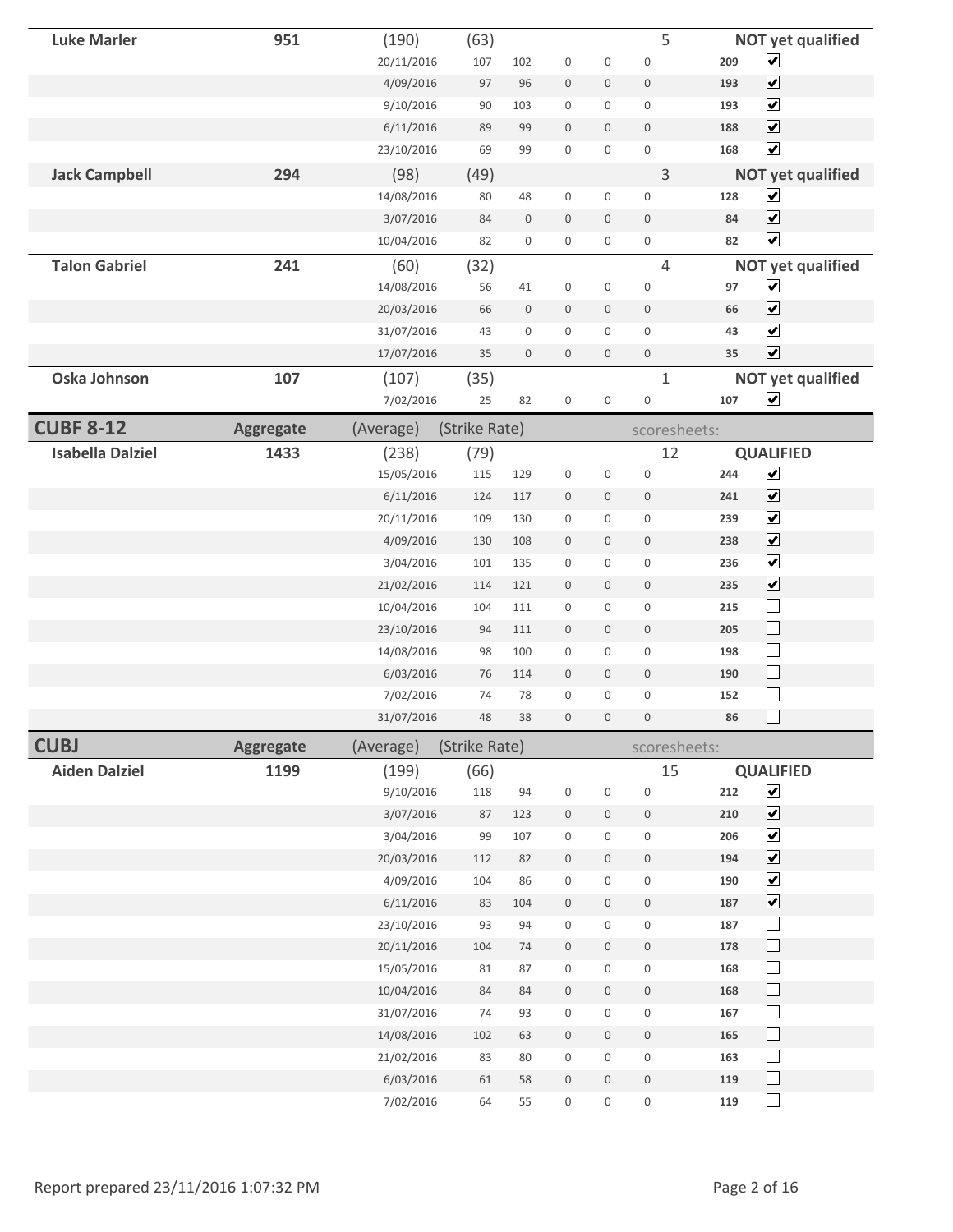| <b>Dean Ross</b>       | 1010             | (168)                    | (56)          |                                            |                  |                                    | 8                   |            | <b>QUALIFIED</b>         |
|------------------------|------------------|--------------------------|---------------|--------------------------------------------|------------------|------------------------------------|---------------------|------------|--------------------------|
|                        |                  | 4/09/2016                | 93            | 102                                        | $\boldsymbol{0}$ | $\boldsymbol{0}$                   | $\bf 0$             | 195        | $\overline{\mathbf{v}}$  |
|                        |                  | 20/11/2016               | 93            | 87                                         | $\boldsymbol{0}$ | $\boldsymbol{0}$                   | $\bf 0$             | 180        | $\blacktriangledown$     |
|                        |                  | 6/11/2016                | 93            | 83                                         | $\boldsymbol{0}$ | 0                                  | $\boldsymbol{0}$    | 176        | $\blacktriangledown$     |
|                        |                  | 9/10/2016                | 83            | 79                                         | $\boldsymbol{0}$ | 0                                  | $\bf 0$             | 162        | $\blacktriangledown$     |
|                        |                  | 31/07/2016               | 75            | 75                                         | $\mathbf 0$      | 0                                  | $\mathbf 0$         | 150        | $\blacktriangledown$     |
|                        |                  | 23/10/2016               | 80            | 67                                         | $\boldsymbol{0}$ | $\mathbf 0$                        | $\mathbf{0}$        | 147        | $\blacktriangledown$     |
|                        |                  | 15/05/2016               | 81            | 56                                         | $\boldsymbol{0}$ | 0                                  | $\boldsymbol{0}$    | 137        | $\overline{\phantom{a}}$ |
|                        |                  | 3/07/2016                | 116           | $\boldsymbol{0}$                           | $\boldsymbol{0}$ | $\boldsymbol{0}$                   | $\mathbf 0$         | 116        | $\mathcal{L}$            |
| <b>Ben Kruger</b>      | 208              | (34)                     | (23)          |                                            |                  |                                    | 8                   |            | <b>QUALIFIED</b>         |
|                        |                  | 7/02/2016                | 102           | $\boldsymbol{0}$                           | $\boldsymbol{0}$ | $\boldsymbol{0}$                   | $\bf 0$             | 102        | $\overline{\mathbf{v}}$  |
|                        |                  | 6/11/2016                | 28            | $\mathbf 0$                                | $\mathbf 0$      | $\mathbf 0$                        | $\mathbf 0$         | 28         | $\overline{\mathbf{v}}$  |
|                        |                  | 3/04/2016                | 28            | 0                                          | $\boldsymbol{0}$ | $\mathbf 0$                        | $\boldsymbol{0}$    | 28         | $\blacktriangledown$     |
|                        |                  | 17/07/2016               | 25            | $\boldsymbol{0}$                           | $\boldsymbol{0}$ | $\mathbf 0$                        | $\boldsymbol{0}$    | 25         | $\overline{\mathbf{v}}$  |
|                        |                  | 20/03/2016               | 15            | 0                                          | $\mathbf 0$      | $\boldsymbol{0}$                   | $\mathbf 0$         | 15         | $\blacktriangledown$     |
|                        |                  | 14/08/2016               | 10            | $\boldsymbol{0}$                           | $\mathbf 0$      | 0                                  | $\mathbf 0$         | 10         | $\blacktriangledown$     |
|                        |                  | 31/07/2016               | 8             | 0                                          | $\boldsymbol{0}$ | 0                                  | $\boldsymbol{0}$    | 8          |                          |
|                        |                  | 20/11/2016               | 5             | $\boldsymbol{0}$                           | $\mathbf 0$      | $\boldsymbol{0}$                   | $\boldsymbol{0}$    | 5          | $\sim$                   |
| <b>Emily West</b>      | 264              | (132)                    | (58)          |                                            |                  |                                    | $\overline{2}$      |            | <b>NOT yet qualified</b> |
|                        |                  | 6/11/2016                | 88            | 79                                         | $\mathbf 0$      | $\boldsymbol{0}$                   | $\boldsymbol{0}$    | 167        | $\blacktriangledown$     |
|                        |                  | 31/07/2016               | 97            | $\boldsymbol{0}$                           | $\mathbf 0$      | $\mathbf 0$                        | $\boldsymbol{0}$    | 97         | $\overline{\mathbf{v}}$  |
| <b>FBO</b>             | <b>Aggregate</b> | (Average)                | (Strike Rate) |                                            |                  |                                    | scoresheets:        |            |                          |
| <b>Louise West</b>     | 324              | (162)                    | (72)          |                                            |                  |                                    | $\overline{2}$      |            | <b>NOT yet qualified</b> |
|                        |                  |                          |               |                                            |                  |                                    |                     |            |                          |
|                        |                  | 6/11/2016                | 101           | 107                                        | $\boldsymbol{0}$ | $\boldsymbol{0}$                   | $\mathbf 0$         | 208        | $\blacktriangledown$     |
|                        |                  | 31/07/2016               | 116           | $\boldsymbol{0}$                           | $\mathbf 0$      | $\boldsymbol{0}$                   | $\mathbf{0}$        | 116        | $\overline{\mathbf{v}}$  |
| <b>FHC</b>             | <b>Aggregate</b> | (Average)                | (Strike Rate) |                                            |                  |                                    | scoresheets:        |            |                          |
| <b>Charlotte Hobbs</b> | 1333             | (222)                    | (74)          |                                            |                  |                                    | 6                   |            | <b>QUALIFIED</b>         |
|                        |                  | 6/11/2016                | 118           | 124                                        | $\boldsymbol{0}$ | 0                                  | $\boldsymbol{0}$    | 242        | $\blacktriangledown$     |
|                        |                  | 14/08/2016               | 116           | 114                                        | $\mathbf 0$      | $\mathbf 0$                        | $\boldsymbol{0}$    | 230        | $\overline{\mathbf{v}}$  |
|                        |                  | 15/05/2016               | 105           | 119                                        | $\boldsymbol{0}$ | 0                                  | $\mathbf 0$         | 224        | $\blacktriangledown$     |
|                        |                  | 20/11/2016               | 109           | 114                                        | $\mathbf 0$      | $\mathbf 0$                        | $\mathbf 0$         | 223        | $\blacktriangledown$     |
|                        |                  | 20/03/2016               | 107           | 102                                        | $\boldsymbol{0}$ | $\mathbf 0$                        | $\boldsymbol{0}$    | 209        | $\overline{\mathbf{v}}$  |
|                        |                  | 3/04/2016                | 92            | 113                                        | $\mathbb O$      | $\mathsf{O}\xspace$                | $\mathsf{O}\xspace$ | 205        | $\overline{\mathbf{v}}$  |
| <b>Sharyn Dick</b>     | 1191             | (198)                    | (88)          |                                            |                  |                                    | 12                  |            | <b>QUALIFIED</b>         |
|                        |                  | 15/05/2016               | 130           | 140                                        | $\boldsymbol{0}$ | $\mathbf 0$                        | $\boldsymbol{0}$    | 270        | $\overline{\mathbf{v}}$  |
|                        |                  | 14/08/2016               | 137           | 120                                        | $\boldsymbol{0}$ | $\boldsymbol{0}$                   | $\mathbf 0$         | 257        | $\blacktriangledown$     |
|                        |                  | 10/04/2016               | 123           | 128                                        | $\boldsymbol{0}$ | $\mathbf 0$                        | $\boldsymbol{0}$    | 251        | $\blacktriangledown$     |
|                        |                  | 9/10/2016                | $\,0\,$       | 142                                        | $\boldsymbol{0}$ | $\mathsf{O}\xspace$                | $\,0\,$             | 142        | $\overline{\mathbf{v}}$  |
|                        |                  | 23/10/2016               | 137           | $\boldsymbol{0}$                           | $\boldsymbol{0}$ | $\mathsf 0$                        | $\boldsymbol{0}$    | 137        | $\blacktriangledown$     |
|                        |                  | 21/02/2016               | 134           | $\boldsymbol{0}$                           | $\boldsymbol{0}$ | $\mathbf 0$                        | $\boldsymbol{0}$    | 134        | $\overline{\mathbf{v}}$  |
|                        |                  | 3/04/2016                | 131           | $\boldsymbol{0}$                           | $\mathbf 0$      | 0                                  | $\boldsymbol{0}$    | 131        | $\Box$                   |
|                        |                  | 6/11/2016                | 124           | $\,0\,$                                    | $\boldsymbol{0}$ | $\boldsymbol{0}$                   | $\boldsymbol{0}$    | 124        | $\Box$                   |
|                        |                  | 7/02/2016                | 123           | 0                                          | $\boldsymbol{0}$ | $\mathbf 0$                        | $\mathbf 0$         | 123        | $\Box$                   |
|                        |                  | 4/09/2016                | 121           | $\mathsf{O}\xspace$                        | $\mathbb O$      | $\mathbf 0$                        | $\mathbf 0$         | 121        | $\Box$                   |
|                        |                  | 31/07/2016<br>20/03/2016 | 117<br>116    | $\mathsf{O}\xspace$<br>$\mathsf{O}\xspace$ | $\boldsymbol{0}$ | $\mathbf 0$<br>$\mathsf{O}\xspace$ | $\mathbf 0$         | 117<br>116 | $\Box$<br>$\Box$         |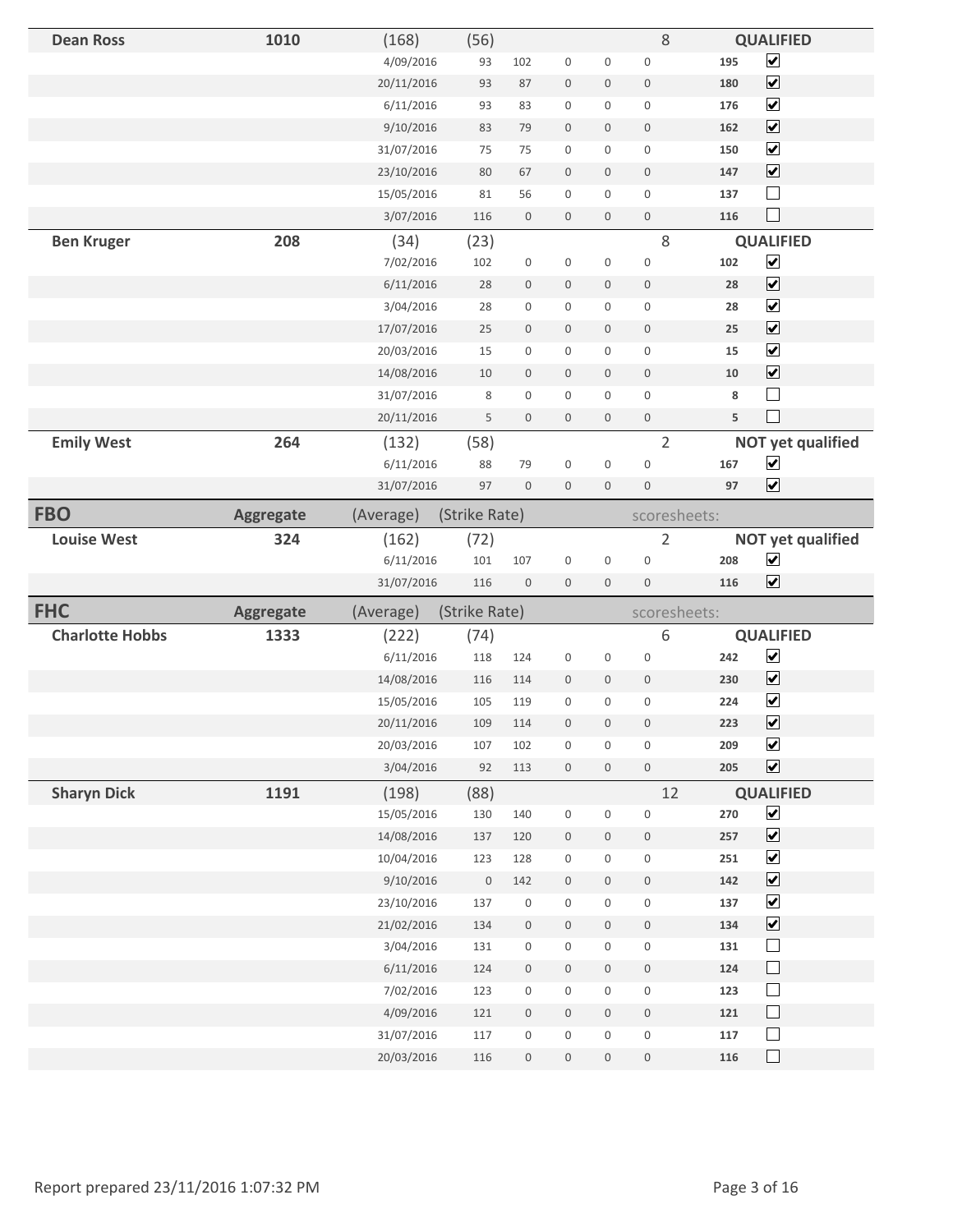| <b>Yolandie Goodyear</b> | 486              | (81)       | (54)          |                     |                  |                     | 9                |          | <b>QUALIFIED</b>         |
|--------------------------|------------------|------------|---------------|---------------------|------------------|---------------------|------------------|----------|--------------------------|
|                          |                  | 6/03/2016  | 91            | $\boldsymbol{0}$    | $\boldsymbol{0}$ | $\boldsymbol{0}$    | $\bf 0$          | $\bf 91$ | $\blacktriangledown$     |
|                          |                  | 20/11/2016 | 88            | $\mathsf{O}\xspace$ | $\bf 0$          | $\boldsymbol{0}$    | $\bf 0$          | 88       | $\blacktriangledown$     |
|                          |                  | 3/04/2016  | 85            | 0                   | $\boldsymbol{0}$ | 0                   | $\boldsymbol{0}$ | 85       | $\blacktriangledown$     |
|                          |                  | 17/07/2016 | 81            | $\boldsymbol{0}$    | $\bf 0$          | 0                   | $\bf 0$          | 81       | $\blacktriangledown$     |
|                          |                  | 20/03/2016 | 71            | 0                   | $\mathbf 0$      | 0                   | $\mathbf 0$      | 71       | $\blacktriangledown$     |
|                          |                  | 6/11/2016  | 70            | $\mathsf{O}\xspace$ | $\boldsymbol{0}$ | $\mathbf 0$         | $\mathbf{0}$     | 70       | $\blacktriangledown$     |
|                          |                  | 31/07/2016 | 64            | 0                   | $\mathbf 0$      | 0                   | $\boldsymbol{0}$ | 64       | $\Box$                   |
|                          |                  | 14/08/2016 | 54            | $\boldsymbol{0}$    | $\mathbf 0$      | $\mathbf 0$         | $\bf 0$          | 54       | $\Box$                   |
|                          |                  | 7/02/2016  | 50            | $\mathsf{O}\xspace$ | $\mathbf 0$      | 0                   | $\mathbf 0$      | 50       | $\Box$                   |
| <b>Donna Gilroy</b>      | 1280             | (256)      | (85)          |                     |                  |                     | 5                |          | <b>NOT yet qualified</b> |
|                          |                  | 23/10/2016 | 136           | 139                 | $\boldsymbol{0}$ | $\boldsymbol{0}$    | $\boldsymbol{0}$ | 275      | $\blacktriangledown$     |
|                          |                  | 20/11/2016 | 126           | 140                 | $\mathbf 0$      | $\boldsymbol{0}$    | $\mathbf 0$      | 266      | $\overline{\mathbf{v}}$  |
|                          |                  | 31/07/2016 | 116           | 134                 | $\boldsymbol{0}$ | 0                   | $\boldsymbol{0}$ | 250      | $\blacktriangledown$     |
|                          |                  | 14/08/2016 | 132           | 115                 | $\mathbf 0$      | $\mathbf 0$         | $\mathbf 0$      | 247      | $\blacktriangledown$     |
|                          |                  | 6/11/2016  | 124           | 118                 | $\boldsymbol{0}$ | 0                   | $\boldsymbol{0}$ | 242      | $\blacktriangledown$     |
| <b>Megan Miles</b>       | 818              | (204)      | (90)          |                     |                  |                     | $\overline{4}$   |          | <b>NOT yet qualified</b> |
|                          |                  | 17/07/2016 | 144           | 135                 | $\boldsymbol{0}$ | 0                   | $\boldsymbol{0}$ | 279      | $\blacktriangledown$     |
|                          |                  | 3/07/2016  | 132           | 132                 | $\mathbf 0$      | 0                   | $\bf 0$          | 264      | $\overline{\mathbf{v}}$  |
|                          |                  | 4/09/2016  | 138           | $\boldsymbol{0}$    | $\mathbf 0$      | 0                   | $\mathbf 0$      | 138      | $\blacktriangledown$     |
|                          |                  | 15/05/2016 | 137           | $\boldsymbol{0}$    | $\bf 0$          | $\mathbf 0$         | $\boldsymbol{0}$ | 137      | $\overline{\mathbf{v}}$  |
| HC                       | <b>Aggregate</b> | (Average)  | (Strike Rate) |                     |                  |                     | scoresheets:     |          |                          |
| <b>Robin Dalziel</b>     | 1660             | (276)      | (92)          |                     |                  |                     | 16               |          | <b>QUALIFIED</b>         |
|                          |                  | 9/10/2016  | 139           | 142                 | $\boldsymbol{0}$ | $\boldsymbol{0}$    | $\boldsymbol{0}$ | 281      | $\blacktriangledown$     |
|                          |                  | 20/03/2016 | 137           | 142                 | $\bf 0$          | $\boldsymbol{0}$    | $\mathbf{0}$     | 279      | $\blacktriangledown$     |
|                          |                  | 3/04/2016  | 138           | 141                 | $\mathbf 0$      | 0                   | $\boldsymbol{0}$ | 279      | $\blacktriangledown$     |
|                          |                  | 4/09/2016  | 132           | 146                 | $\bf 0$          | $\boldsymbol{0}$    | $\bf 0$          | 278      | $\blacktriangledown$     |
|                          |                  | 15/05/2016 | 130           | 142                 | $\boldsymbol{0}$ | $\boldsymbol{0}$    | $\mathbf 0$      | 272      | $\blacktriangledown$     |
|                          |                  | 23/10/2016 | 133           | 138                 | $\bf 0$          | 0                   | $\boldsymbol{0}$ | 271      | $\blacktriangledown$     |
|                          |                  | 3/07/2016  | 141           | 129                 | $\mathbf 0$      | 0                   | $\boldsymbol{0}$ | 270      | $\Box$                   |
|                          |                  | 10/04/2016 | 138           | 132                 | $\mathbf 0$      | 0                   | $\boldsymbol{0}$ | 270      | $\Box$                   |
|                          |                  | 17/07/2016 | 139           | 131                 | $\mathbf 0$      | 0                   | $\mathbf 0$      | 270      | $\Box$                   |
|                          |                  | 20/11/2016 | 129           | 140                 | $\boldsymbol{0}$ | $\mathsf{O}\xspace$ | $\,0\,$          | 269      | $\Box$                   |
|                          |                  | 21/02/2016 | 134           | 135                 | $\boldsymbol{0}$ | 0                   | $\boldsymbol{0}$ | 269      | $\Box$                   |
|                          |                  | 6/11/2016  | 128           | 135                 | $\mathbb O$      | $\boldsymbol{0}$    | $\,0\,$          | 263      | $\Box$                   |
|                          |                  | 31/07/2016 | 133           | 130                 | $\boldsymbol{0}$ | 0                   | $\mathbf 0$      | 263      | $\Box$                   |
|                          |                  | 14/08/2016 | 117           | 126                 | $\mathbf 0$      | $\mathsf{O}\xspace$ | $\boldsymbol{0}$ | 243      | $\Box$                   |
|                          |                  | 7/02/2016  | 123           | 114                 | $\boldsymbol{0}$ | $\mathbf 0$         | $\boldsymbol{0}$ | 237      | $\Box$                   |
|                          |                  | 6/03/2016  | 122           | 82                  | $\boldsymbol{0}$ | $\mathbf 0$         | $\mathbb O$      | 204      | $\Box$                   |
| <b>James Cooze</b>       | 1649             | (274)      | (91)          |                     |                  |                     | 10               |          | <b>QUALIFIED</b>         |
|                          |                  | 6/03/2016  | 136           | 146                 | $\boldsymbol{0}$ | $\boldsymbol{0}$    | $\boldsymbol{0}$ | 282      | $\blacktriangledown$     |
|                          |                  | 3/04/2016  | 134           | 144                 | $\boldsymbol{0}$ | $\mathbf 0$         | $\boldsymbol{0}$ | 278      | $\overline{\mathbf{v}}$  |
|                          |                  | 10/04/2016 | 141           | 135                 | $\mathsf{O}$     | $\mathsf{O}\xspace$ | $\boldsymbol{0}$ | 276      | $\blacktriangledown$     |
|                          |                  | 7/02/2016  | 136           | 137                 | $\mathbb O$      | $\mathsf{O}\xspace$ | $\boldsymbol{0}$ | 273      | $\blacktriangledown$     |
|                          |                  | 15/05/2016 | 134           | 137                 | $\mathbb O$      | $\boldsymbol{0}$    | $\boldsymbol{0}$ | 271      | $\blacktriangledown$     |
|                          |                  | 3/07/2016  | 132           | 137                 | $\mathbb O$      | $\mathsf{O}\xspace$ | $\mathbb O$      | 269      | $\blacktriangledown$     |
|                          |                  | 23/10/2016 | 137           | 123                 | $\boldsymbol{0}$ | $\mathsf{O}\xspace$ | $\boldsymbol{0}$ | 260      | $\Box$                   |
|                          |                  | 20/11/2016 | 114           | 146                 | $\mathbb O$      | $\mathbb O$         | $\,0\,$          | 260      | $\Box$                   |
|                          |                  | 31/07/2016 | 126           | 123                 | $\boldsymbol{0}$ | $\mathbf 0$         | $\boldsymbol{0}$ | 249      | $\Box$                   |
|                          |                  | 17/07/2016 | 122           | 126                 | $\mathbf 0$      | $\boldsymbol{0}$    | $\,0\,$          | 248      | $\Box$                   |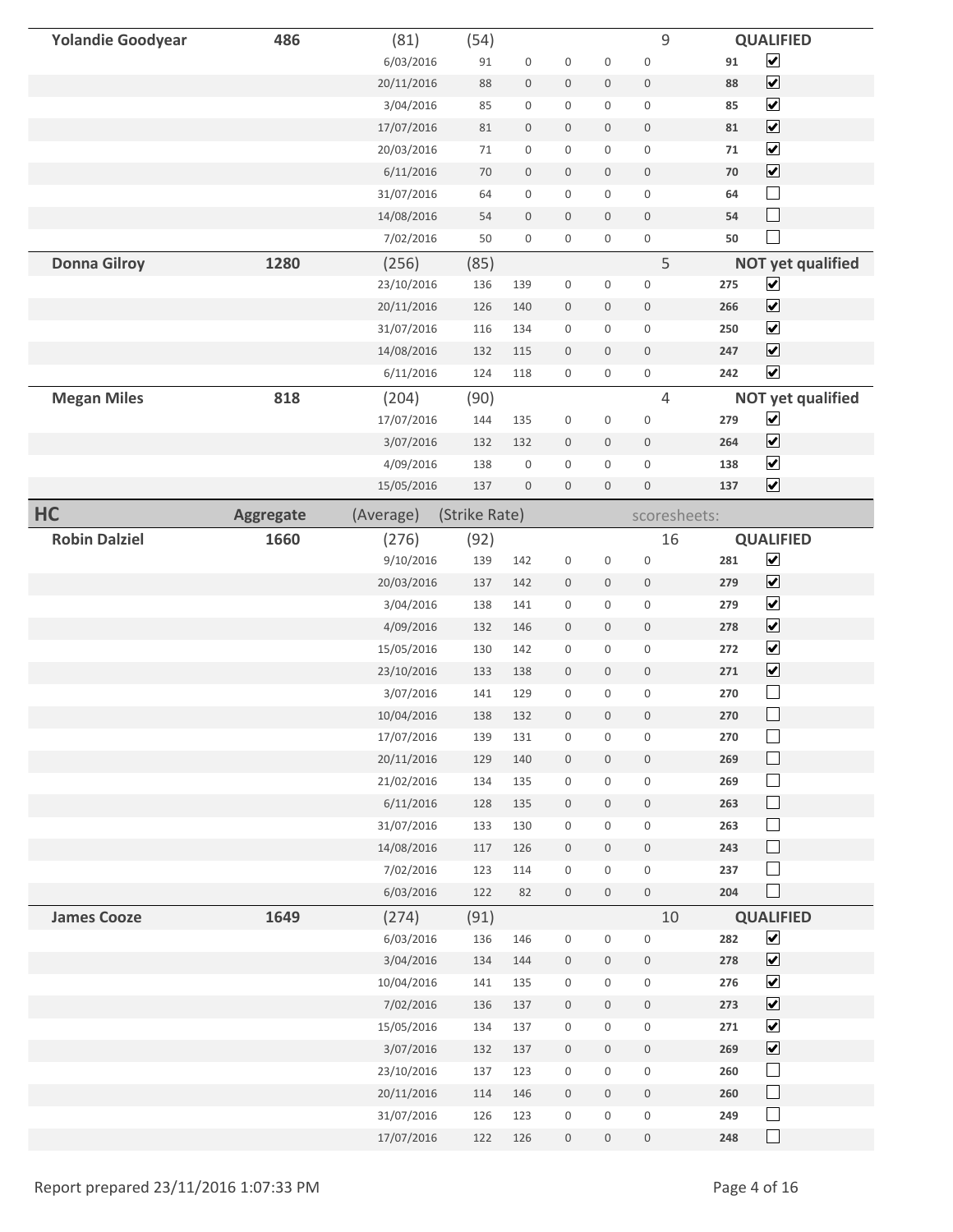| <b>Fenn Wells</b>         | 1617 | (269)                  | (89)      |          |                                      |                     | 6                                   |            | <b>QUALIFIED</b>                             |
|---------------------------|------|------------------------|-----------|----------|--------------------------------------|---------------------|-------------------------------------|------------|----------------------------------------------|
|                           |      | 3/04/2016              | 138       | 146      | $\boldsymbol{0}$                     | $\boldsymbol{0}$    | $\boldsymbol{0}$                    | 284        | $\blacktriangledown$                         |
|                           |      | 21/02/2016             | 142       | 134      | $\mathbf 0$                          | $\boldsymbol{0}$    | $\mathbf 0$                         | 276        | $\blacktriangledown$                         |
|                           |      | 10/04/2016             | 137       | 136      | $\mathbf 0$                          | 0                   | $\boldsymbol{0}$                    | 273        | $\blacktriangledown$                         |
|                           |      | 31/07/2016             | 130       | 142      | $\boldsymbol{0}$                     | 0                   | $\boldsymbol{0}$                    | 272        | $\blacktriangledown$                         |
|                           |      | 17/07/2016             | 135       | 132      | $\boldsymbol{0}$                     | 0                   | $\mathbf 0$                         | 267        | $\blacktriangledown$                         |
|                           |      | 20/03/2016             | 140       | 105      | $\,0\,$                              | $\mathbf 0$         | $\mathbb O$                         | 245        | $\blacktriangledown$                         |
| <b>Michael McRae</b>      | 1597 | (266)                  | (88)      |          |                                      |                     | 15                                  |            | <b>QUALIFIED</b>                             |
|                           |      | 3/04/2016              | 132       | 141      | $\mathbf 0$                          | 0                   | $\mathbf 0$                         | 273        | $\overline{\mathbf{v}}$                      |
|                           |      | 17/07/2016             | 126       | 142      | $\boldsymbol{0}$                     | $\mathbf 0$         | $\boldsymbol{0}$                    | 268        | $\blacktriangledown$                         |
|                           |      | 6/03/2016              | 131       | 136      | $\boldsymbol{0}$                     | 0                   | $\boldsymbol{0}$                    | 267        | $\blacktriangledown$                         |
|                           |      | 31/07/2016             | 135       | 132      | $\bf 0$                              | 0                   | $\boldsymbol{0}$                    | 267        | $\blacktriangledown$                         |
|                           |      | 9/10/2016              | 134       | 132      | $\boldsymbol{0}$                     | 0                   | $\boldsymbol{0}$                    | 266        | $\blacktriangledown$                         |
|                           |      | 20/11/2016             | 126       | 130      | $\bf 0$                              | $\mathbf 0$         | $\bf 0$                             | 256        | $\blacktriangledown$                         |
|                           |      | 7/02/2016              | 128       | 127      | $\,0\,$                              | $\boldsymbol{0}$    | $\boldsymbol{0}$                    | 255        | $\overline{\phantom{a}}$                     |
|                           |      | 15/05/2016             | 123       | 131      | $\boldsymbol{0}$                     | $\mathbf 0$         | $\mathbb O$                         | 254        | $\Box$                                       |
|                           |      | 20/03/2016             | 127       | 127      | $\mathbf 0$                          | 0                   | $\boldsymbol{0}$                    | 254        | $\Box$                                       |
|                           |      | 23/10/2016             | 132       | 120      | $\mathbf 0$                          | $\boldsymbol{0}$    | $\boldsymbol{0}$                    | 252        | $\Box$                                       |
|                           |      | 10/04/2016             | 130       | 120      | $\boldsymbol{0}$                     | $\mathbf 0$         | $\boldsymbol{0}$                    | 250        | $\Box$                                       |
|                           |      | 4/09/2016              | 124       | 124      | $\bf 0$                              | $\mathbf 0$         | $\boldsymbol{0}$                    | 248        | $\Box$                                       |
|                           |      | 14/08/2016             | 131       | 115      | $\boldsymbol{0}$                     | 0                   | $\boldsymbol{0}$                    | 246        | $\Box$                                       |
|                           |      | 6/11/2016              | 112       | 132      | $\bf 0$                              | $\boldsymbol{0}$    | $\boldsymbol{0}$                    | 244        | $\Box$                                       |
|                           |      | 3/07/2016              | 102       | 122      | $\boldsymbol{0}$                     | 0                   | $\boldsymbol{0}$                    | 224        | $\Box$                                       |
| <b>Craig Forbes</b>       | 1521 | (253)                  | (84)      |          |                                      |                     | 13                                  |            | <b>QUALIFIED</b>                             |
|                           |      | 20/03/2016             | 128       | 134      | $\,0\,$                              | $\boldsymbol{0}$    | $\boldsymbol{0}$                    | 262        | $\blacktriangledown$                         |
|                           |      | 20/11/2016             | 128       | 134      | $\boldsymbol{0}$                     | $\boldsymbol{0}$    | $\mathbf 0$                         | 262        | $\blacktriangledown$                         |
|                           |      | 6/03/2016              | 127       | 126      | $\boldsymbol{0}$                     | $\mathbf 0$         | $\boldsymbol{0}$                    | 253        | $\blacktriangledown$                         |
|                           |      | 3/07/2016              | 131       | 122      | $\mathbf 0$                          | 0                   | $\boldsymbol{0}$                    | 253        | $\blacktriangledown$                         |
|                           |      | 9/10/2016              | 127       | 123      | $\boldsymbol{0}$                     | 0                   | $\boldsymbol{0}$                    | 250        | $\blacktriangledown$                         |
|                           |      | 23/10/2016             | 120       | 121      | $\boldsymbol{0}$                     | $\mathbf 0$         | $\mathbb O$                         | 241        | $\overline{\mathbf{v}}$                      |
|                           |      | 17/07/2016             | 125       | 116      | $\boldsymbol{0}$                     | 0                   | $\bf 0$                             | 241        | $\Box$<br>$\Box$                             |
|                           |      | 10/04/2016             | 121       | 119      | 0                                    | $\boldsymbol{0}$    | $\boldsymbol{0}$                    | 240        | $\Box$                                       |
|                           |      | 15/05/2016             | 120       | 118      | $\boldsymbol{0}$                     | $\boldsymbol{0}$    | $\mathsf{O}\xspace$                 | 238        | $\overline{\phantom{a}}$                     |
|                           |      | 6/11/2016              | 118       | 116      | $\boldsymbol{0}$                     | $\mathsf{O}\xspace$ | $\mathsf{O}$                        | 234        | $\overline{\phantom{a}}$                     |
|                           |      | 31/07/2016             | 101       | 107      | $\,0\,$                              | 0                   | $\mathsf{O}\xspace$                 | 208        | $\overline{\phantom{a}}$                     |
|                           |      | 14/08/2016             | 102       | 97       | $\mathbb O$                          | $\mathbf 0$         | $\mathbb O$                         | 199        | $\Box$                                       |
|                           |      | 7/02/2016              | 79        | 97       | $\boldsymbol{0}$                     | $\mathbf 0$         | $\mathsf{O}\xspace$                 | 176        | $\mathcal{L}_{\mathcal{A}}$                  |
| <b>Matthew Constantin</b> | 1473 | (245)                  | (81)      |          |                                      |                     | 11                                  |            | <b>QUALIFIED</b>                             |
|                           |      | 9/10/2016              | 130       | 135      | $\boldsymbol{0}$                     | 0                   | $\mathsf{O}\xspace$                 | 265        | $\blacktriangledown$                         |
|                           |      | 21/02/2016             | 117       | 137      | $\mathbb O$                          | $\mathbf 0$         | $\mathsf{O}$                        | 254        | $\blacktriangledown$                         |
|                           |      | 3/04/2016              | 113       | 137      | $\boldsymbol{0}$                     | 0                   | $\boldsymbol{0}$                    | 250        | $\blacktriangledown$                         |
|                           |      | 4/09/2016              | 116       | 122      | $\,0\,$                              | $\mathbf 0$         | $\boldsymbol{0}$                    | 238        | $\blacktriangledown$<br>$\blacktriangledown$ |
|                           |      | 10/04/2016             | 105       | 130      | $\boldsymbol{0}$                     | 0                   | $\mathsf{O}\xspace$                 | 235        |                                              |
|                           |      | 3/07/2016              | 114       | 117      | $\boldsymbol{0}$                     | 0                   | $\mathbf 0$                         | 231        | $\overline{\mathbf{v}}$<br>$\Box$            |
|                           |      | 20/03/2016             | 108       | 123      | $\boldsymbol{0}$                     | 0                   | $\boldsymbol{0}$                    | 231        | $\Box$                                       |
|                           |      | 14/08/2016             | 114       | 111      | $\mathbb O$                          | $\mathbf 0$         | $\mathbf 0$                         | 225        | $\Box$                                       |
|                           |      | 15/05/2016             | 111       | 108      | $\boldsymbol{0}$                     | 0<br>$\mathbf 0$    | $\mathbb O$                         | 219<br>204 | $\Box$                                       |
|                           |      | 6/03/2016<br>7/02/2016 | 110<br>83 | 94<br>94 | $\boldsymbol{0}$<br>$\boldsymbol{0}$ | 0                   | $\mathsf{O}$<br>$\mathsf{O}\xspace$ | 177        | $\Box$                                       |
|                           |      |                        |           |          |                                      |                     |                                     |            |                                              |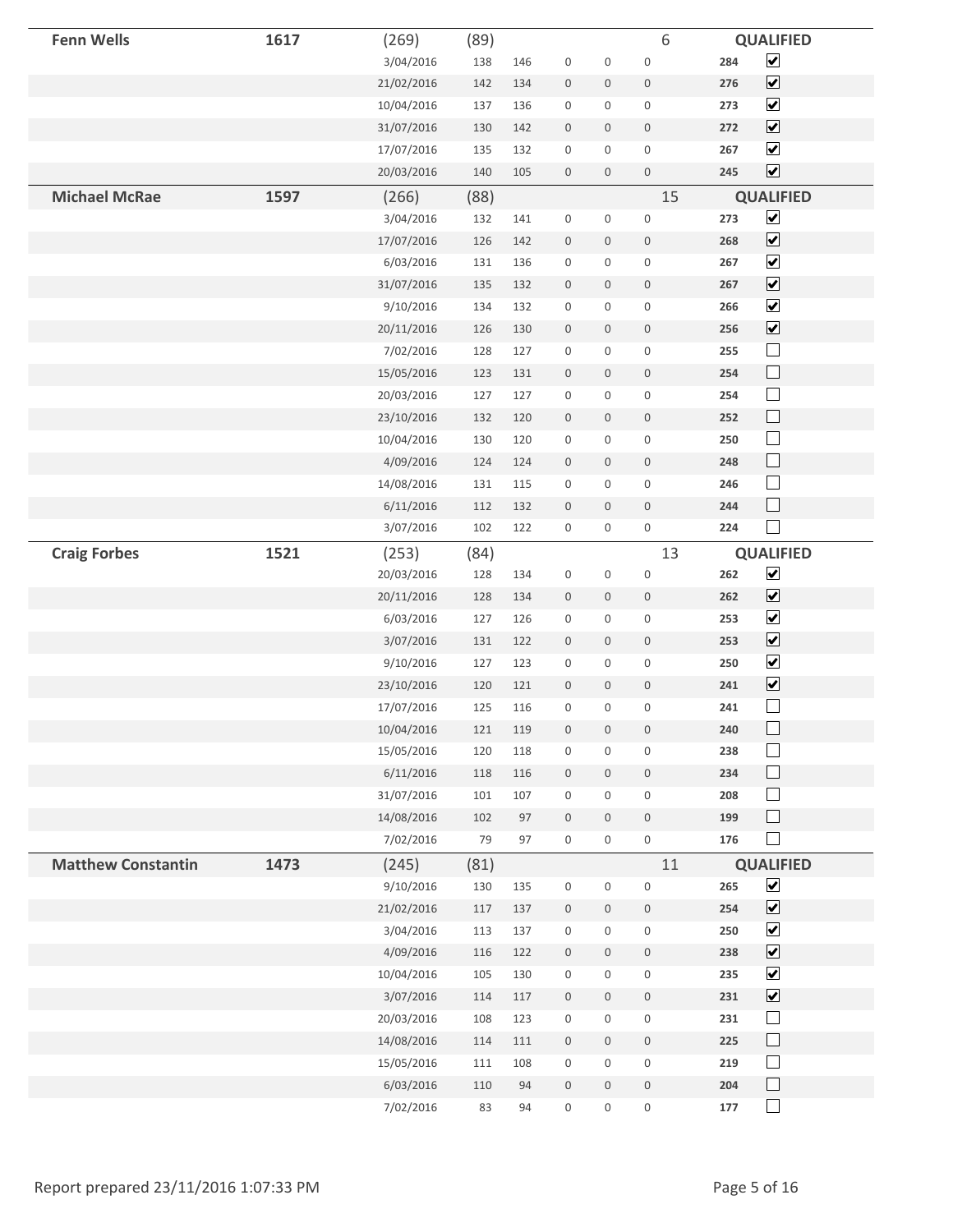| <b>Colin Reichel</b>   | 1397 | (232)      | (77) |                     |                  |                     | 6                |     | <b>QUALIFIED</b>         |
|------------------------|------|------------|------|---------------------|------------------|---------------------|------------------|-----|--------------------------|
|                        |      | 3/04/2016  | 130  | 131                 | $\bf 0$          | 0                   | $\mathbf 0$      | 261 | $\blacktriangledown$     |
|                        |      | 21/02/2016 | 130  | 112                 | $\boldsymbol{0}$ | 0                   | $\boldsymbol{0}$ | 242 | $\blacktriangledown$     |
|                        |      | 20/03/2016 | 105  | 135                 | $\boldsymbol{0}$ | $\mathbf 0$         | $\boldsymbol{0}$ | 240 | $\blacktriangledown$     |
|                        |      | 15/05/2016 | 115  | 113                 | $\mathbf 0$      | $\mathbf 0$         | $\mathbf 0$      | 228 | $\blacktriangledown$     |
|                        |      | 31/07/2016 | 106  | 111                 | $\boldsymbol{0}$ | 0                   | $\boldsymbol{0}$ | 217 | $\blacktriangledown$     |
|                        |      | 10/04/2016 | 102  | 107                 | $\bf 0$          | $\mathbf 0$         | $\,0\,$          | 209 | $\blacktriangledown$     |
| <b>Stephen Bruce</b>   | 1329 | (221)      | (73) |                     |                  |                     | 8                |     | <b>QUALIFIED</b>         |
|                        |      | 3/07/2016  | 120  | 119                 | $\boldsymbol{0}$ | 0                   | $\boldsymbol{0}$ | 239 | $\blacktriangleright$    |
|                        |      | 4/09/2016  | 115  | 118                 | $\bf 0$          | $\mathbf 0$         | $\mathbf 0$      | 233 | $\blacktriangledown$     |
|                        |      | 14/08/2016 | 113  | 118                 | $\mathbf 0$      | 0                   | $\mathsf{O}$     | 231 | $\blacktriangledown$     |
|                        |      | 9/10/2016  | 101  | 115                 | $\bf 0$          | $\mathbf 0$         | $\mathbf 0$      | 216 | $\blacktriangledown$     |
|                        |      | 7/02/2016  | 103  | 103                 | $\boldsymbol{0}$ | 0                   | $\boldsymbol{0}$ | 206 | $\blacktriangledown$     |
|                        |      | 3/04/2016  | 82   | 122                 | $\mathbf 0$      | $\mathbf 0$         | $\bf 0$          | 204 | $\blacktriangledown$     |
|                        |      | 6/03/2016  | 94   | 94                  | $\boldsymbol{0}$ | 0                   | $\boldsymbol{0}$ | 188 | Ξ                        |
|                        |      | 6/11/2016  | 103  | $\boldsymbol{0}$    | $\bf 0$          | 0                   | $\boldsymbol{0}$ | 103 |                          |
| <b>Derek Marler</b>    | 1078 | (215)      | (71) |                     |                  |                     | 5                |     | <b>NOT yet qualified</b> |
|                        |      | 20/11/2016 | 113  | 118                 | $\boldsymbol{0}$ | 0                   | $\boldsymbol{0}$ | 231 | $\blacktriangledown$     |
|                        |      | 23/10/2016 | 104  | 116                 | $\bf 0$          | 0                   | $\bf 0$          | 220 | $\blacktriangledown$     |
|                        |      | 6/11/2016  | 102  | 111                 | $\boldsymbol{0}$ | $\mathsf{O}\xspace$ | $\mathbf 0$      | 213 | $\blacktriangledown$     |
|                        |      | 9/10/2016  | 102  | 110                 | $\bf 0$          | $\mathsf{O}\xspace$ | $\mathbf 0$      | 212 | $\blacktriangledown$     |
|                        |      | 4/09/2016  | 95   | 107                 | $\boldsymbol{0}$ | 0                   | $\boldsymbol{0}$ | 202 | $\overline{\mathbf{v}}$  |
| <b>Duane Calvey</b>    | 1011 | (202)      | (67) |                     |                  |                     | 5                |     | <b>NOT yet qualified</b> |
|                        |      | 3/07/2016  | 116  | 117                 | $\boldsymbol{0}$ | 0                   | $\boldsymbol{0}$ | 233 | $\blacktriangledown$     |
|                        |      | 15/05/2016 | 110  | 106                 | $\bf 0$          | $\mathsf{O}\xspace$ | $\mathbf 0$      | 216 | $\blacktriangledown$     |
|                        |      | 17/07/2016 | 93   | 95                  | $\boldsymbol{0}$ | $\mathbf 0$         | $\mathbf 0$      | 188 | $\blacktriangledown$     |
|                        |      | 9/10/2016  | 89   | 98                  | $\bf 0$          | $\mathbf 0$         | $\mathbf 0$      | 187 | $\blacktriangledown$     |
|                        |      | 14/08/2016 | 94   | 93                  | $\boldsymbol{0}$ | 0                   | $\boldsymbol{0}$ | 187 | $\blacktriangledown$     |
| <b>Keenan Endacott</b> | 634  | (158)      | (60) |                     |                  |                     | 4                |     | <b>NOT yet qualified</b> |
|                        |      | 3/07/2016  | 95   | 92                  | $\mathbf 0$      | 0                   | $\mathbf 0$      | 187 | $\blacktriangledown$     |
|                        |      | 15/05/2016 | 92   | 91                  | $\mathbf 0$      | 0                   | $\mathbf{0}$     | 183 | $\blacktriangledown$     |
|                        |      | 31/07/2016 | 70   | 93                  | $\boldsymbol{0}$ | 0                   | $\mathbf 0$      | 163 | $\blacktriangledown$     |
|                        |      | 6/11/2016  | 101  | $\boldsymbol{0}$    | $\mathbf 0$      | 0                   | $\mathbf 0$      | 101 | $\blacktriangledown$     |
| <b>Eric Kruger</b>     | 571  | (114)      | (63) |                     |                  |                     | 5                |     | <b>NOT yet qualified</b> |
|                        |      | 14/08/2016 | 76   | 100                 | $\boldsymbol{0}$ | 0                   | $\boldsymbol{0}$ | 176 | $\blacktriangledown$     |
|                        |      | 20/11/2016 | 117  | $\boldsymbol{0}$    | $\bf 0$          | $\overline{0}$      | $\mathbf 0$      | 117 | $\blacktriangledown$     |
|                        |      | 6/11/2016  | 104  | $\mathsf{O}\xspace$ | $\boldsymbol{0}$ | 0                   | $\mathbf 0$      | 104 | $\blacktriangledown$     |
|                        |      | 17/07/2016 | 98   | $\boldsymbol{0}$    | $\bf 0$          | $\mathsf{O}\xspace$ | $\boldsymbol{0}$ | 98  | $\blacktriangledown$     |
|                        |      | 31/07/2016 | 76   | $\mathsf{O}\xspace$ | $\boldsymbol{0}$ | $\mathbf 0$         | $\boldsymbol{0}$ | 76  | $\blacktriangledown$     |
| <b>Paul Moxham</b>     | 406  | (135)      | (54) |                     |                  |                     | 3                |     | <b>NOT yet qualified</b> |
|                        |      | 21/02/2016 | 83   | 97                  | $\boldsymbol{0}$ | 0                   | $\boldsymbol{0}$ | 180 | $\blacktriangledown$     |
|                        |      | 7/02/2016  | 69   | 85                  | $\bf 0$          | 0                   | $\mathbf 0$      | 154 | $\blacktriangledown$     |
|                        |      | 31/07/2016 | 72   | $\mathsf{O}\xspace$ | $\boldsymbol{0}$ | $\mathbf 0$         | $\mathbf 0$      | 72  | $\overline{\mathbf{v}}$  |
| <b>Jamie Gilroy</b>    | 404  | (202)      | (89) |                     |                  |                     | $\overline{2}$   |     | <b>NOT yet qualified</b> |
|                        |      | 23/10/2016 | 126  | 141                 | $\boldsymbol{0}$ | $\mathbf 0$         | $\boldsymbol{0}$ | 267 | $\blacktriangledown$     |
|                        |      | 6/11/2016  | 137  | $\,0\,$             | $\mathbf 0$      | $\mathsf{O}\xspace$ | $\mathbb O$      | 137 | $\overline{\mathbf{v}}$  |
| <b>Bob Campbell</b>    | 278  | (92)       | (46) |                     |                  |                     | 3                |     | <b>NOT yet qualified</b> |
|                        |      | 14/08/2016 | 66   | 58                  | $\boldsymbol{0}$ | 0                   | $\mathbf 0$      | 124 | $\blacktriangledown$     |
|                        |      | 3/07/2016  | 88   | $\boldsymbol{0}$    | $\bf 0$          | $\mathsf{O}\xspace$ | $\mathbb O$      | 88  | $\blacktriangledown$     |
|                        |      | 10/04/2016 | 66   | $\boldsymbol{0}$    | $\boldsymbol{0}$ | $\mathbf 0$         | $\boldsymbol{0}$ | 66  | $\blacktriangledown$     |
|                        |      |            |      |                     |                  |                     |                  |     |                          |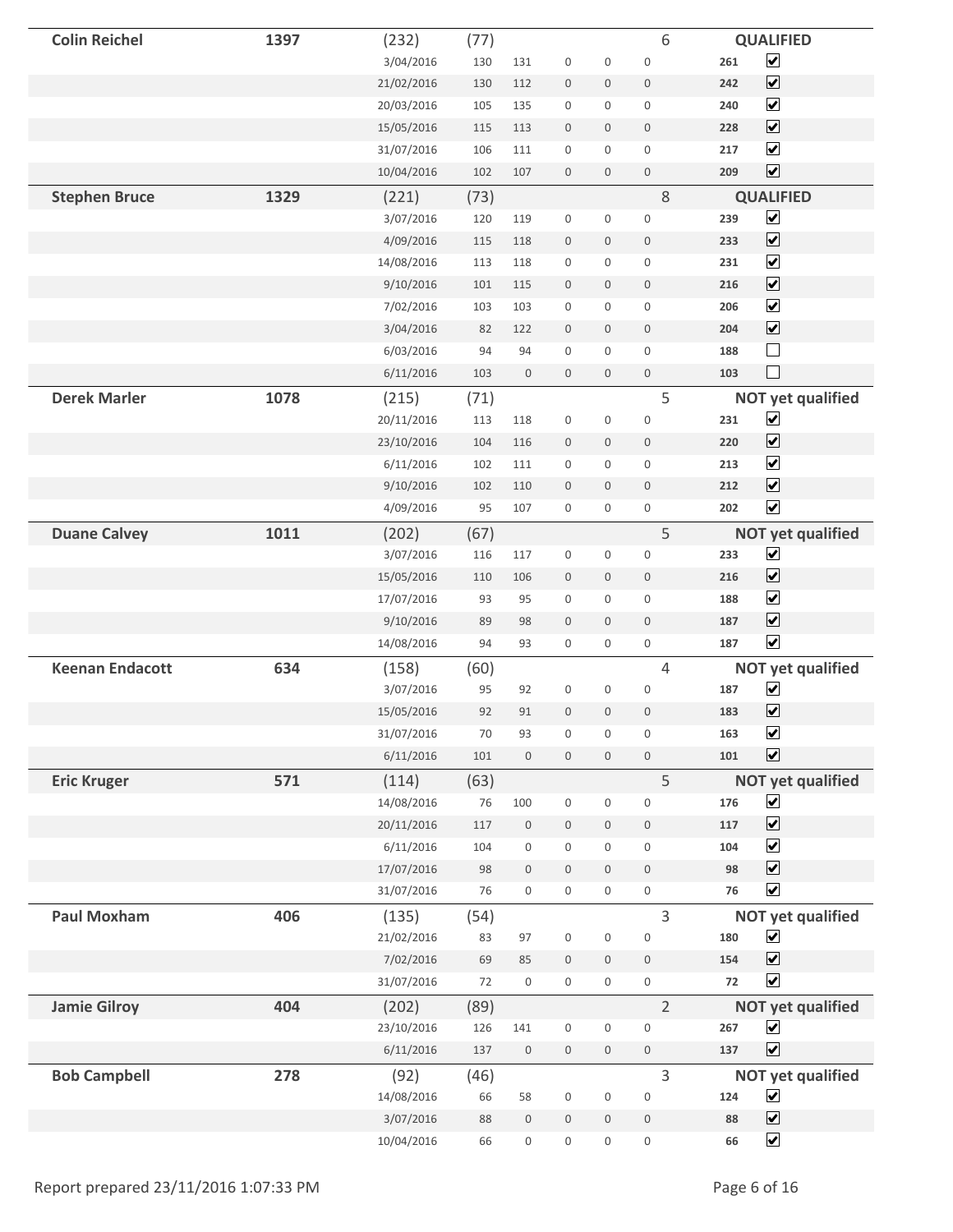| <b>Robert Lantry</b>   | 249              | (249)      | (83)          |                     |                     |                     | $\mathbf{1}$        | <b>NOT yet qualified</b>           |
|------------------------|------------------|------------|---------------|---------------------|---------------------|---------------------|---------------------|------------------------------------|
|                        |                  | 6/03/2016  | 128           | 121                 | $\boldsymbol{0}$    | $\boldsymbol{0}$    | $\boldsymbol{0}$    | $\blacktriangledown$<br>249        |
| <b>Blaine Scarr</b>    | 248              | (248)      | (82)          |                     |                     |                     | $\mathbf{1}$        | <b>NOT yet qualified</b>           |
|                        |                  | 7/02/2016  | 121           | 127                 | $\boldsymbol{0}$    | $\mathbf 0$         | $\mathbf 0$         | $\blacktriangledown$<br>248        |
| <b>John Shaw</b>       | 243              | (243)      | (81)          |                     |                     |                     | $\mathbf{1}$        | <b>NOT yet qualified</b>           |
|                        |                  | 21/02/2016 | 117           | 126                 | $\mathsf{O}\xspace$ | $\boldsymbol{0}$    | $\mathbf 0$         | $\blacktriangledown$<br>243        |
| <b>Damien Nicholls</b> | 239              | (239)      | (79)          |                     |                     |                     | $\mathbf{1}$        | <b>NOT yet qualified</b>           |
|                        |                  | 6/03/2016  | 117           | 122                 | $\mathbf 0$         | $\mathbf 0$         | $\mathbf 0$         | $\blacktriangledown$<br>239        |
| <b>Steven Pricter</b>  | 208              | (208)      | (69)          |                     |                     |                     | $\mathbf{1}$        | <b>NOT yet qualified</b>           |
|                        |                  | 7/02/2016  | 110           | 98                  | $\mathsf{O}\xspace$ | $\boldsymbol{0}$    | $\mathbf 0$         | $\overline{\mathbf{v}}$<br>208     |
| <b>Nathan McKerrow</b> | 207              | (103)      | (46)          |                     |                     |                     | $\overline{2}$      | <b>NOT yet qualified</b>           |
|                        |                  | 3/04/2016  | 65            | 79                  | $\mathbf 0$         | $\mathbf 0$         | $\mathbf 0$         | $\blacktriangledown$<br>144        |
|                        |                  | 6/03/2016  | 63            | $\mathbf 0$         | $\mathbf 0$         | $\mathbf 0$         | $\mathbf 0$         | $\blacktriangledown$<br>63         |
| <b>Ben Johnson</b>     | 179              | (179)      | (59)          |                     |                     |                     | $\mathbf{1}$        | <b>NOT yet qualified</b>           |
|                        |                  | 7/02/2016  | 111           | 68                  | $\mathsf{O}\xspace$ | $\boldsymbol{0}$    | $\boldsymbol{0}$    | $\blacktriangledown$<br>179        |
| <b>Carl Eves</b>       | 175              | (175)      | (58)          |                     |                     |                     | $\mathbf{1}$        | <b>NOT yet qualified</b>           |
|                        |                  | 15/05/2016 | 85            | 90                  | $\mathbf 0$         | $\boldsymbol{0}$    | $\mathbf 0$         | $\blacktriangledown$<br>175        |
| <b>Matt Smith</b>      | 169              | (169)      | (56)          |                     |                     |                     | $\mathbf 1$         | <b>NOT yet qualified</b>           |
|                        |                  | 14/08/2016 | 83            | 86                  | $\mathsf{O}\xspace$ | $\boldsymbol{0}$    | $\boldsymbol{0}$    | $\blacktriangledown$<br>169        |
| <b>Andrew Crew</b>     | 122              | (122)      | (81)          |                     |                     |                     | $\mathbf{1}$        | <b>NOT yet qualified</b>           |
|                        |                  | 7/02/2016  | 122           | $\mathsf{O}\xspace$ | $\mathbf 0$         | $\boldsymbol{0}$    | $\boldsymbol{0}$    | $\overline{\mathbf{v}}$<br>122     |
| <b>Toby Karakasch</b>  | 97               | (97)       | (64)          |                     |                     |                     | $\mathbf{1}$        | <b>NOT yet qualified</b>           |
|                        |                  | 21/02/2016 | 97            | $\mathsf{O}\xspace$ | $\mathbf 0$         | $\boldsymbol{0}$    | $\boldsymbol{0}$    | $\blacktriangledown$<br>97         |
| <b>Ashley Johnston</b> | 33               | (33)       | (22)          |                     |                     |                     | $\mathbf{1}$        | <b>NOT yet qualified</b>           |
|                        |                  | 3/07/2016  | 33            | $\mathbf 0$         | $\mathbf 0$         | $\boldsymbol{0}$    | $\boldsymbol{0}$    | $\blacktriangledown$<br>33         |
| <b>MBO</b>             | <b>Aggregate</b> | (Average)  | (Strike Rate) |                     |                     |                     | scoresheets:        |                                    |
| <b>Blaine Scarr</b>    | 1699             | (283)      | (94)          |                     |                     |                     | 10                  | <b>QUALIFIED</b>                   |
|                        |                  | 4/09/2016  | 138           | 148                 | $\mathbf 0$         | $\mathbf 0$         | $\mathbf 0$         | $\blacktriangledown$<br>286        |
|                        |                  | 20/11/2016 | 142           | 144                 | $\mathbf{0}$        | $\mathbf{0}$        | $\mathbf{0}$        | $\overline{\mathbf{v}}$<br>286     |
|                        |                  | 20/03/2016 | 139           | 144                 | $\mathbf{0}$        | $\mathbf{0}$        | $\mathbf{0}$        | $\overline{\mathbf{v}}$<br>283     |
|                        |                  | 6/11/2016  | 142           | 141                 | $\bf 0$             | $\boldsymbol{0}$    | $\bf 0$             | $\overline{\mathbf{v}}$<br>283     |
|                        |                  | 14/08/2016 | 142           | 139                 | $\boldsymbol{0}$    | $\mathsf{O}\xspace$ | $\boldsymbol{0}$    | $\blacktriangledown$<br>281        |
|                        |                  | 6/03/2016  | 138           | 142                 | $\,0\,$             | $\boldsymbol{0}$    | $\boldsymbol{0}$    | $\overline{\mathbf{v}}$<br>280     |
|                        |                  | 31/07/2016 | 135           | 138                 | $\boldsymbol{0}$    | $\boldsymbol{0}$    | $\mathsf{O}\xspace$ | $\mathcal{L}_{\mathcal{A}}$<br>273 |
|                        |                  | 15/05/2016 | 131           | 132                 | $\mathbf 0$         | $\mathbf 0$         | $\boldsymbol{0}$    | $\Box$<br>263                      |
|                        |                  | 3/07/2016  | 125           | 137                 | $\boldsymbol{0}$    | $\mathbf 0$         | $\mathsf{O}\xspace$ | 262<br>$\mathcal{L}_{\mathcal{A}}$ |
|                        |                  | 9/10/2016  | 124           | 137                 | $\mathsf{O}\xspace$ | $\mathbb O$         | $\mathbf 0$         | 261                                |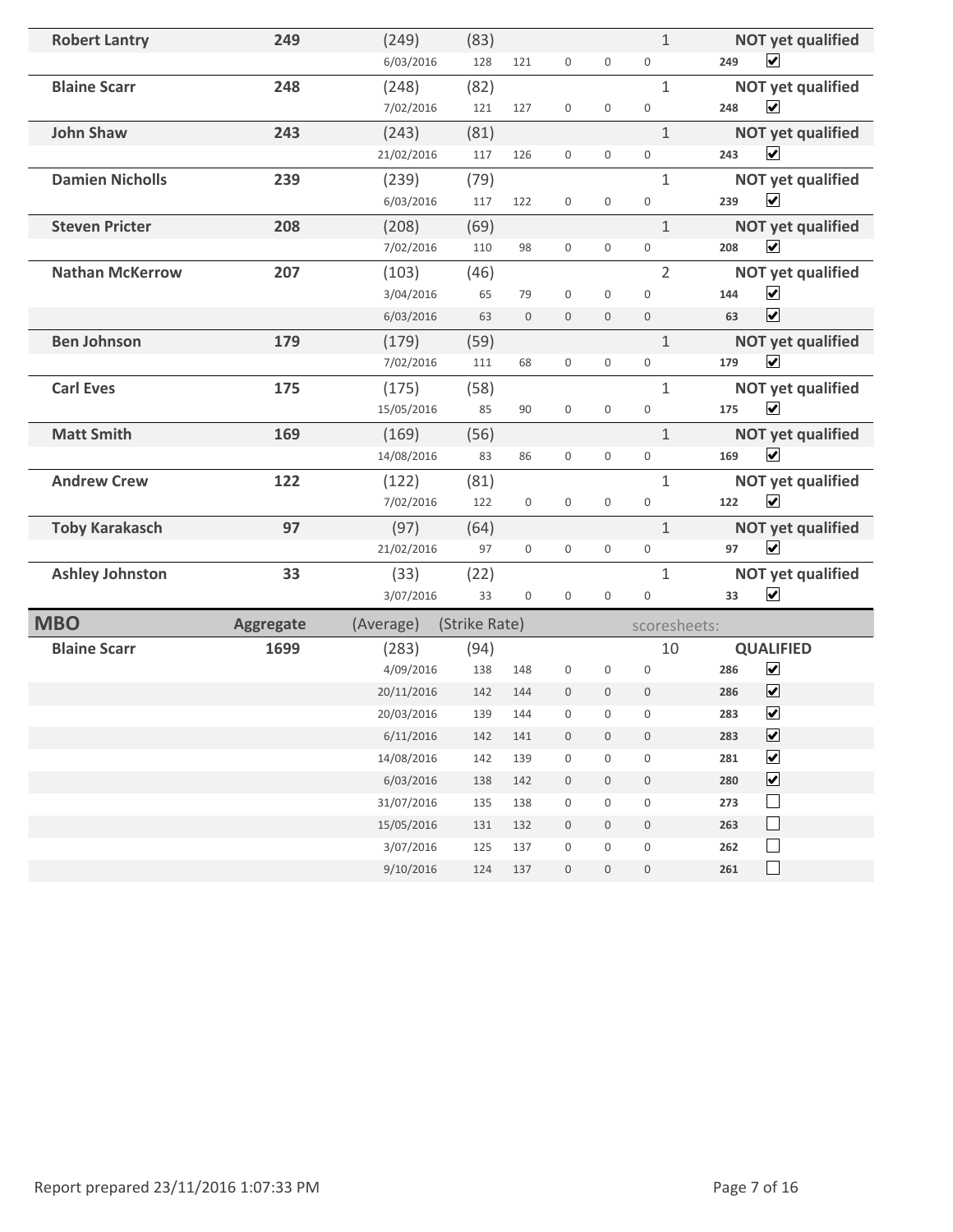| <b>Jason Sutton</b>    | 1653 | (275)      | (91) |     |                     |                     | 12                  | <b>QUALIFIED</b>                    |
|------------------------|------|------------|------|-----|---------------------|---------------------|---------------------|-------------------------------------|
|                        |      | 3/04/2016  | 143  | 139 | $\boldsymbol{0}$    | $\boldsymbol{0}$    | $\boldsymbol{0}$    | $\blacktriangledown$<br>282         |
|                        |      | 4/09/2016  | 137  | 142 | $\bf 0$             | $\boldsymbol{0}$    | $\boldsymbol{0}$    | $\blacktriangledown$<br>279         |
|                        |      | 14/08/2016 | 141  | 136 | $\boldsymbol{0}$    | $\mathbf 0$         | $\boldsymbol{0}$    | $\blacktriangledown$<br>277         |
|                        |      | 20/03/2016 | 136  | 139 | $\bf 0$             | $\mathbf 0$         | $\mathsf{O}\xspace$ | $\blacktriangledown$<br>275         |
|                        |      | 20/11/2016 | 136  | 138 | $\boldsymbol{0}$    | $\boldsymbol{0}$    | $\mathbf 0$         | $\blacktriangledown$<br>274         |
|                        |      | 15/05/2016 | 132  | 134 | $\bf 0$             | $\mathbf 0$         | $\mathsf{O}\xspace$ | $\blacktriangledown$<br>266         |
|                        |      | 23/10/2016 | 131  | 134 | $\boldsymbol{0}$    | $\mathbf 0$         | $\boldsymbol{0}$    | $\Box$<br>265                       |
|                        |      | 10/04/2016 | 132  | 132 | $\bf 0$             | $\mathbf 0$         | $\boldsymbol{0}$    | $\Box$<br>264                       |
|                        |      | 9/10/2016  | 136  | 126 | $\boldsymbol{0}$    | $\boldsymbol{0}$    | $\mathbf 0$         | $\Box$<br>262                       |
|                        |      | 3/07/2016  | 132  | 128 | $\mathbf 0$         | $\mathbf 0$         | $\boldsymbol{0}$    | $\Box$<br>260                       |
|                        |      | 6/11/2016  | 120  | 139 | $\boldsymbol{0}$    | $\mathbf 0$         | $\boldsymbol{0}$    | $\Box$<br>259                       |
|                        |      | 6/03/2016  | 132  | 117 | $\mathbf 0$         | $\mathbf 0$         | $\boldsymbol{0}$    | $\Box$<br>249                       |
| <b>Michael Firth</b>   | 1650 | (275)      | (91) |     |                     |                     | 13                  | <b>QUALIFIED</b>                    |
|                        |      | 17/07/2016 | 134  | 148 | $\boldsymbol{0}$    | $\boldsymbol{0}$    | $\mathbf 0$         | $\blacktriangledown$<br>282         |
|                        |      | 20/11/2016 | 142  | 135 | $\boldsymbol{0}$    | $\boldsymbol{0}$    | $\boldsymbol{0}$    | $\blacktriangledown$<br>277         |
|                        |      | 4/09/2016  | 139  | 137 | $\boldsymbol{0}$    | $\mathbf 0$         | $\boldsymbol{0}$    | $\blacktriangledown$<br>276         |
|                        |      | 21/02/2016 | 132  | 142 | $\mathbf 0$         | $\mathbf 0$         | $\boldsymbol{0}$    | $\blacktriangledown$<br>274         |
|                        |      | 9/10/2016  | 136  | 136 | $\boldsymbol{0}$    | $\boldsymbol{0}$    | $\boldsymbol{0}$    | $\blacktriangledown$<br>272         |
|                        |      | 23/10/2016 | 123  | 146 | $\mathbf 0$         | $\boldsymbol{0}$    | $\boldsymbol{0}$    | $\overline{\mathbf{v}}$<br>269      |
|                        |      | 3/07/2016  | 136  | 130 | $\boldsymbol{0}$    | $\mathbf 0$         | $\boldsymbol{0}$    | $\Box$<br>266                       |
|                        |      | 10/04/2016 | 134  | 132 | $\bf 0$             | $\mathbf 0$         | $\boldsymbol{0}$    | $\Box$<br>266                       |
|                        |      | 6/03/2016  | 130  | 132 | $\boldsymbol{0}$    | $\boldsymbol{0}$    | $\boldsymbol{0}$    | $\Box$<br>262                       |
|                        |      | 7/02/2016  | 127  | 135 | $\mathbf 0$         | $\boldsymbol{0}$    | $\boldsymbol{0}$    | $\Box$<br>262                       |
|                        |      | 31/07/2016 | 130  | 132 | $\boldsymbol{0}$    | $\mathbf 0$         | $\boldsymbol{0}$    | $\Box$<br>262                       |
|                        |      | 14/08/2016 | 122  | 137 | $\bf 0$             | $\mathbf 0$         | $\,0\,$             | $\Box$<br>259                       |
|                        |      | 15/05/2016 | 129  | 123 | $\boldsymbol{0}$    | $\boldsymbol{0}$    | $\boldsymbol{0}$    | $\Box$<br>252                       |
| <b>Steven McNicoll</b> | 1625 | (270)      | (90) |     |                     |                     | 10                  | <b>QUALIFIED</b>                    |
|                        |      | 15/05/2016 | 138  | 139 | $\boldsymbol{0}$    | $\boldsymbol{0}$    | $\boldsymbol{0}$    | $\blacktriangledown$<br>277         |
|                        |      | 20/03/2016 | 131  | 146 | $\bf 0$             | $\boldsymbol{0}$    | $\mathsf{O}\xspace$ | $\blacktriangledown$<br>277         |
|                        |      | 10/04/2016 | 140  | 134 | $\boldsymbol{0}$    | $\mathbf 0$         | $\,0\,$             | $\overline{\mathbf{v}}$<br>274      |
|                        |      | 4/09/2016  | 134  | 140 | $\boldsymbol{0}$    | $\boldsymbol{0}$    | $\,0\,$             | $\blacktriangledown$<br>274         |
|                        |      | 6/11/2016  | 126  | 136 | $\bf 0$             | $\boldsymbol{0}$    | $\mathbf 0$         | $\overline{\mathbf{v}}$<br>262      |
|                        |      | 20/11/2016 | 128  | 133 | $\mathbf 0$         | $\mathbf 0$         | $\boldsymbol{0}$    | $\overline{\mathbf{v}}$<br>261      |
|                        |      | 7/02/2016  | 121  | 134 | $\mathsf{O}\xspace$ | $\mathbf 0$         | $\boldsymbol{0}$    | $\Box$<br>255                       |
|                        |      | 21/02/2016 | 118  | 133 | $\bf 0$             | $\mathbf 0$         | $\,0\,$             | $\Box$<br>251                       |
|                        |      | 6/03/2016  | 111  | 135 | $\boldsymbol{0}$    | $\mathbf 0$         | $\boldsymbol{0}$    | $\Box$<br>246                       |
|                        |      | 9/10/2016  | 118  | 122 | $\boldsymbol{0}$    | $\mathbf 0$         | $\mathsf{O}\xspace$ | $\Box$<br>240                       |
| <b>Adam West</b>       | 1551 | (258)      | (86) |     |                     |                     | $\,6\,$             | <b>QUALIFIED</b>                    |
|                        |      | 9/10/2016  | 142  | 136 | $\boldsymbol{0}$    | $\boldsymbol{0}$    | $\mathbf 0$         | $\blacktriangledown$<br>278         |
|                        |      | 15/05/2016 | 130  | 137 | $\boldsymbol{0}$    | $\mathbf 0$         | $\,0\,$             | $\overline{\mathbf{v}}$<br>267      |
|                        |      | 17/07/2016 | 146  | 120 | $\boldsymbol{0}$    | $\mathbf 0$         | $\boldsymbol{0}$    | $\overline{\mathbf{v}}$<br>266      |
|                        |      | 14/08/2016 | 127  | 124 | $\boldsymbol{0}$    | $\mathbf 0$         | $\mathbf 0$         | $\boxed{\blacktriangledown}$<br>251 |
|                        |      | 6/11/2016  | 128  | 122 | $\boldsymbol{0}$    | $\mathbf 0$         | $\boldsymbol{0}$    | $\blacktriangledown$<br>250         |
|                        |      | 23/10/2016 | 116  | 123 | $\,0\,$             | $\mathsf{O}\xspace$ | $\,0\,$             | $\blacktriangledown$<br>239         |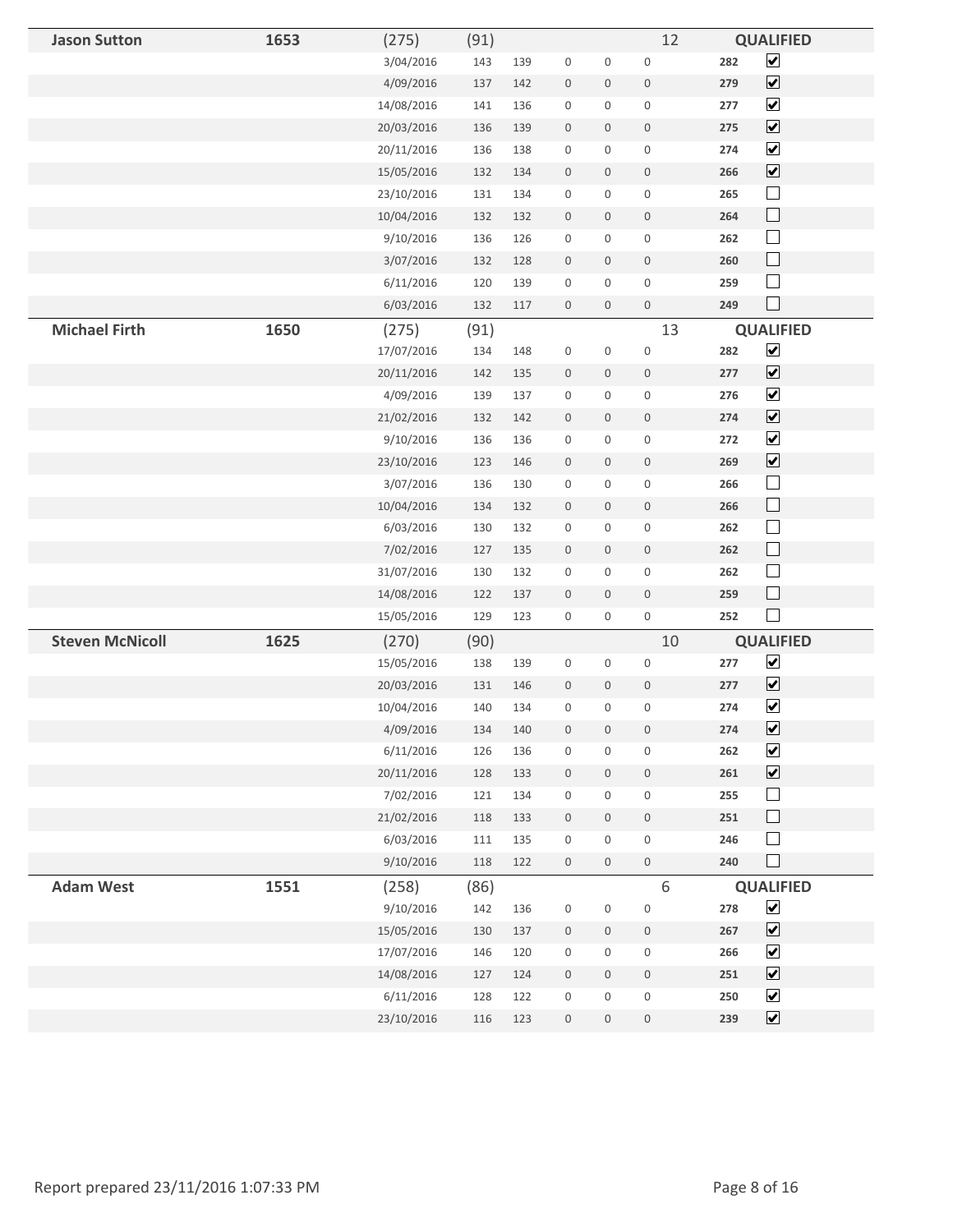| <b>Brent Saunders</b>  | 1439             | (239)      | (79)          |                  |                     |                  | 6                |     | <b>QUALIFIED</b>         |
|------------------------|------------------|------------|---------------|------------------|---------------------|------------------|------------------|-----|--------------------------|
|                        |                  | 20/11/2016 | 119           | 141              | $\mathbf 0$         | 0                | $\mathbf 0$      | 260 | $\overline{\mathbf{v}}$  |
|                        |                  | 15/05/2016 | 123           | 132              | $\boldsymbol{0}$    | $\mathbf 0$      | $\boldsymbol{0}$ | 255 | $\blacktriangledown$     |
|                        |                  | 3/04/2016  | 118           | 132              | $\boldsymbol{0}$    | $\mathsf 0$      | $\boldsymbol{0}$ | 250 | $\blacktriangledown$     |
|                        |                  | 20/03/2016 | 116           | 118              | $\boldsymbol{0}$    | $\mathbf 0$      | $\boldsymbol{0}$ | 234 | $\overline{\mathbf{v}}$  |
|                        |                  | 6/11/2016  | 105           | 122              | $\boldsymbol{0}$    | $\mathbf{0}$     | $\mathbf{0}$     | 227 | $\blacktriangledown$     |
|                        |                  | 14/08/2016 | 111           | 102              | $\mathbf 0$         | $\mathbf 0$      | $\mathbf 0$      | 213 | $\overline{\mathbf{v}}$  |
| <b>Gerard Miles</b>    | 722              | (240)      | (96)          |                  |                     |                  | 3                |     | <b>NOT yet qualified</b> |
|                        |                  | 17/07/2016 | 145           | 148              | $\boldsymbol{0}$    | 0                | $\boldsymbol{0}$ | 293 | $\blacktriangledown$     |
|                        |                  | 15/05/2016 | 139           | 148              | $\mathbf 0$         | $\boldsymbol{0}$ | $\boldsymbol{0}$ | 287 | $\overline{\mathbf{v}}$  |
|                        |                  | 4/09/2016  | 142           | $\boldsymbol{0}$ | 0                   | 0                | $\mathbf 0$      | 142 | $\blacktriangledown$     |
| <b>Jason Turner</b>    | 642              | (128)      | (85)          |                  |                     |                  | 5                |     | <b>NOT yet qualified</b> |
|                        |                  | 21/02/2016 | 134           | $\boldsymbol{0}$ | $\boldsymbol{0}$    | 0                | $\boldsymbol{0}$ | 134 | $\blacktriangledown$     |
|                        |                  | 20/03/2016 | 131           | $\boldsymbol{0}$ | $\boldsymbol{0}$    | $\mathbf 0$      | $\mathbf 0$      | 131 | $\blacktriangledown$     |
|                        |                  | 15/05/2016 | 130           | $\boldsymbol{0}$ | $\boldsymbol{0}$    | $\mathbf{0}$     | $\mathbf 0$      | 130 | $\blacktriangledown$     |
|                        |                  | 7/02/2016  | 128           | $\mathbf 0$      | $\boldsymbol{0}$    | $\overline{0}$   | $\mathbf 0$      | 128 | $\blacktriangledown$     |
|                        |                  | 3/04/2016  | 119           | $\boldsymbol{0}$ | $\boldsymbol{0}$    | 0                | $\boldsymbol{0}$ | 119 | $\overline{\mathbf{v}}$  |
| <b>Luke Mearrick</b>   | 634              | (211)      | (70)          |                  |                     |                  | 3                |     | <b>NOT yet qualified</b> |
|                        |                  | 20/11/2016 | 112           | 116              | $\boldsymbol{0}$    | $\boldsymbol{0}$ | $\boldsymbol{0}$ | 228 | $\overline{\mathbf{v}}$  |
|                        |                  | 23/10/2016 | 102           | 112              | $\mathbf{0}$        | $\mathbf 0$      | $\boldsymbol{0}$ | 214 | $\blacktriangledown$     |
|                        |                  | 4/09/2016  | 95            | 97               | $\mathbf 0$         | 0                | $\mathbf 0$      | 192 | $\overline{\mathbf{v}}$  |
| <b>Michael Dick</b>    | 319              | (106)      | (70)          |                  |                     |                  | 3                |     | <b>NOT yet qualified</b> |
|                        |                  | 9/10/2016  | 132           | $\boldsymbol{0}$ | $\boldsymbol{0}$    | $\boldsymbol{0}$ | $\mathbf 0$      | 132 | $\blacktriangledown$     |
|                        |                  | 21/02/2016 | 117           | $\boldsymbol{0}$ | $\boldsymbol{0}$    | $\mathbf 0$      | $\mathbf 0$      | 117 | $\overline{\mathbf{v}}$  |
|                        |                  | 31/07/2016 | 70            | $\boldsymbol{0}$ | $\mathbf 0$         | 0                | $\mathbf 0$      | 70  | $\blacktriangledown$     |
| <b>Ashley Johnston</b> | 131              | (131)      | (87)          |                  |                     |                  | $\mathbf{1}$     |     | <b>NOT yet qualified</b> |
|                        |                  | 4/09/2016  | 131           | $\boldsymbol{0}$ | $\boldsymbol{0}$    | $\mathsf 0$      | $\boldsymbol{0}$ | 131 | $\blacktriangledown$     |
| <b>MBR</b>             | <b>Aggregate</b> | (Average)  | (Strike Rate) |                  |                     |                  | scoresheets:     |     |                          |
| <b>Colin Keene</b>     | 1553             | (258)      | (86)          |                  |                     |                  | 14               |     | <b>QUALIFIED</b>         |
|                        |                  | 20/03/2016 | 143           | 134              | $\mathbf 0$         | $\mathsf 0$      | $\mathbf 0$      | 277 | $\blacktriangledown$     |
|                        |                  | 21/02/2016 | 136           | 132              | $\overline{0}$      | $\overline{0}$   | $\mathbf 0$      | 268 | $\overline{\mathbf{v}}$  |
|                        |                  | 10/04/2016 | 122           | 137              | $\boldsymbol{0}$    | 0                | 0                | 259 | $\overline{\mathbf{v}}$  |
|                        |                  | 3/04/2016  | 123           | 127              | $\,0\,$             | $\mathbf 0$      | $\,0\,$          | 250 | $\overline{\mathbf{v}}$  |
|                        |                  | 6/03/2016  | 120           | 130              | $\boldsymbol{0}$    | 0                | $\boldsymbol{0}$ | 250 | $\overline{\mathbf{v}}$  |
|                        |                  | 20/11/2016 | 129           | 120              | $\boldsymbol{0}$    | 0                | $\boldsymbol{0}$ | 249 | $\overline{\mathbf{v}}$  |
|                        |                  | 17/07/2016 | 121           | 123              | $\boldsymbol{0}$    | $\boldsymbol{0}$ | $\boldsymbol{0}$ | 244 | $\Box$                   |
|                        |                  | 9/10/2016  | 117           | 121              | $\boldsymbol{0}$    | 0                | $\mathbf 0$      | 238 | $\Box$                   |
|                        |                  | 31/07/2016 | 109           | 124              | $\boldsymbol{0}$    | 0                | $\boldsymbol{0}$ | 233 | $\Box$                   |
|                        |                  | 23/10/2016 | 115           | 117              | $\boldsymbol{0}$    | $\mathbf 0$      | $\mathsf{O}$     | 232 | $\Box$                   |
|                        |                  | 14/08/2016 | 124           | 105              | 0                   | 0                | $\boldsymbol{0}$ | 229 | $\Box$                   |
|                        |                  | 3/07/2016  | 113           | 106              | $\boldsymbol{0}$    | $\mathbf 0$      | $\mathsf{O}$     | 219 | $\Box$                   |
|                        |                  | 7/02/2016  | 100           | 114              | $\mathsf{O}\xspace$ | 0                | $\boldsymbol{0}$ | 214 | $\Box$                   |
|                        |                  | 4/09/2016  | 105           | 106              | $\boldsymbol{0}$    | $\boldsymbol{0}$ | $\boldsymbol{0}$ | 211 | $\Box$                   |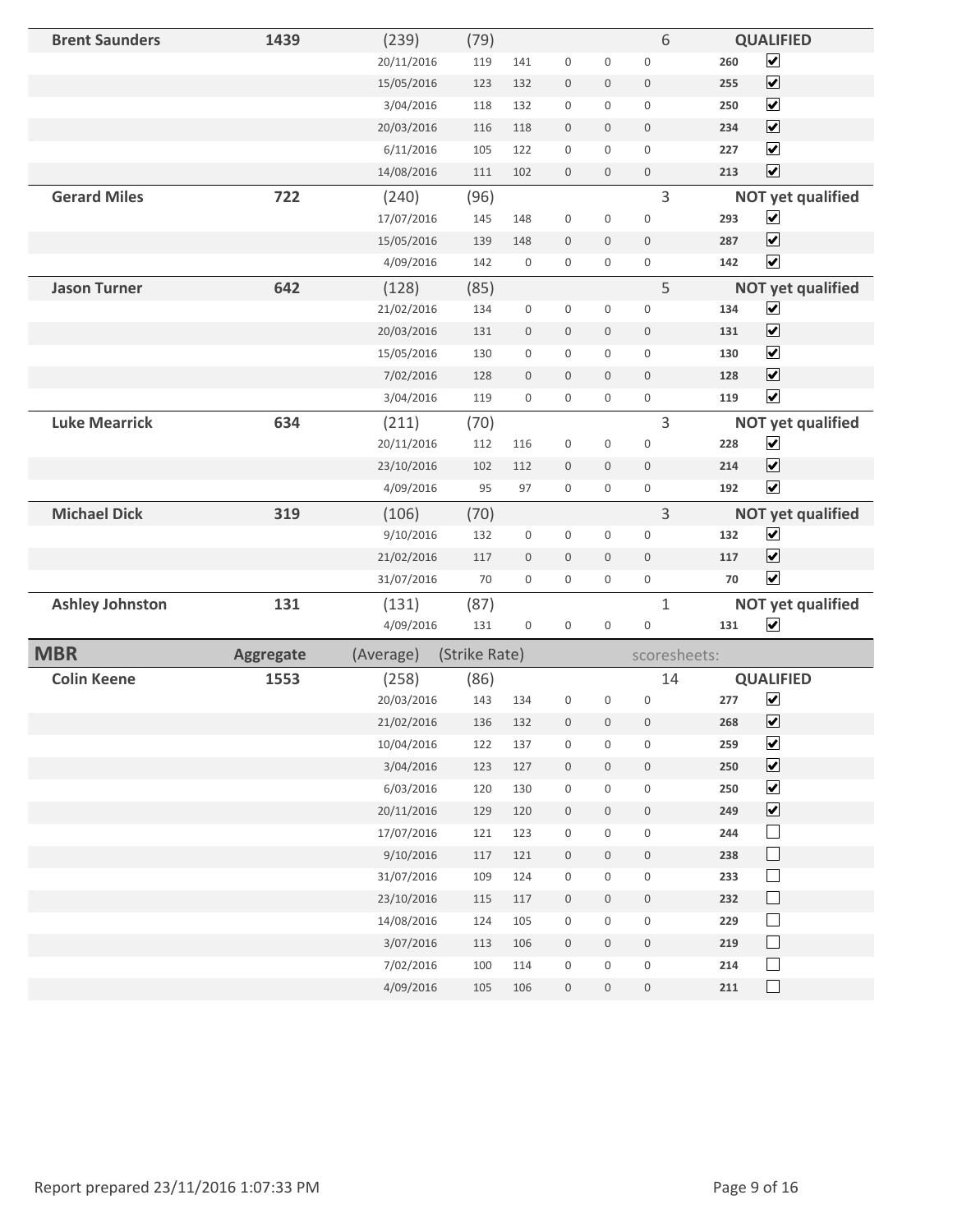| <b>Nick Harvey</b>       | 1446             | (241)      | (87)          |                  |                     |                     | $\overline{7}$      |     | <b>QUALIFIED</b>             |
|--------------------------|------------------|------------|---------------|------------------|---------------------|---------------------|---------------------|-----|------------------------------|
|                          |                  | 6/03/2016  | 143           | 139              | $\boldsymbol{0}$    | $\boldsymbol{0}$    | $\bf 0$             | 282 | $\overline{\mathbf{v}}$      |
|                          |                  | 21/02/2016 | 133           | 140              | $\boldsymbol{0}$    | $\mathsf{O}\xspace$ | $\mathbb O$         | 273 | $\overline{\mathbf{v}}$      |
|                          |                  | 20/03/2016 | 144           | 124              | $\boldsymbol{0}$    | $\mathbf 0$         | $\boldsymbol{0}$    | 268 | $\blacktriangledown$         |
|                          |                  | 15/05/2016 | 133           | 131              | $\bf 0$             | $\mathbf 0$         | $\mathbf{0}$        | 264 | $\overline{\mathbf{v}}$      |
|                          |                  | 14/08/2016 | 122           | 117              | $\boldsymbol{0}$    | $\mathbf 0$         | $\overline{0}$      | 239 | $\blacktriangledown$         |
|                          |                  | 6/11/2016  | 120           | $\boldsymbol{0}$ | $\boldsymbol{0}$    | $\mathbf 0$         | $\mathbf 0$         | 120 | $\blacktriangledown$         |
|                          |                  | 31/07/2016 | 104           | $\boldsymbol{0}$ | $\boldsymbol{0}$    | $\mathbf 0$         | $\boldsymbol{0}$    | 104 | $\Box$                       |
| <b>Pete Gabriel</b>      | 967              | (161)      | (80)          |                  |                     |                     | 9                   |     | <b>QUALIFIED</b>             |
|                          |                  | 7/02/2016  | 121           | 123              | $\boldsymbol{0}$    | $\boldsymbol{0}$    | $\bf 0$             | 244 | $\overline{\mathbf{v}}$      |
|                          |                  | 14/08/2016 | 108           | 114              | $\boldsymbol{0}$    | $\mathsf{O}\xspace$ | $\mathbf 0$         | 222 | $\overline{\mathbf{v}}$      |
|                          |                  | 3/04/2016  | 139           | $\boldsymbol{0}$ | $\boldsymbol{0}$    | $\mathsf{O}\xspace$ | $\mathbf 0$         | 139 | $\overline{\mathbf{v}}$      |
|                          |                  | 20/11/2016 | 129           | $\mathbf 0$      | $\boldsymbol{0}$    | $\mathsf{O}\xspace$ | $\boldsymbol{0}$    | 129 | $\overline{\mathbf{v}}$      |
|                          |                  | 6/03/2016  | 120           | $\boldsymbol{0}$ | $\boldsymbol{0}$    | 0                   | $\mathbf 0$         | 120 | $\blacktriangledown$         |
|                          |                  | 6/11/2016  | 113           | $\mathbf 0$      | $\boldsymbol{0}$    | $\mathbf 0$         | $\mathbf{0}$        | 113 | $\overline{\mathbf{v}}$      |
|                          |                  | 20/03/2016 | 112           | $\boldsymbol{0}$ | $\boldsymbol{0}$    | 0                   | $\mathsf{O}\xspace$ | 112 | $\Box$                       |
|                          |                  | 31/07/2016 | 105           | $\boldsymbol{0}$ | $\mathbf 0$         | $\mathbf 0$         | $\mathbf 0$         | 105 | $\Box$                       |
|                          |                  | 17/07/2016 | 104           | $\boldsymbol{0}$ | $\boldsymbol{0}$    | $\boldsymbol{0}$    | $\boldsymbol{0}$    | 104 | $\Box$                       |
| <b>Josh Radoll</b>       | 675              | (225)      | (90)          |                  |                     |                     | 3                   |     | <b>NOT yet qualified</b>     |
|                          |                  | 6/11/2016  | 136           | 144              | $\boldsymbol{0}$    | $\boldsymbol{0}$    | $\boldsymbol{0}$    | 280 | $\blacktriangledown$         |
|                          |                  | 9/10/2016  | 142           | 133              | $\mathbf{0}$        | $\mathbf 0$         | $\mathbf 0$         | 275 | $\overline{\mathbf{v}}$      |
|                          |                  | 3/07/2016  | 120           | $\boldsymbol{0}$ | $\boldsymbol{0}$    | $\mathbf 0$         | $\boldsymbol{0}$    | 120 | $\overline{\mathbf{v}}$      |
| <b>Fenn Wells</b>        | 523              | (261)      | (87)          |                  |                     |                     | $\overline{2}$      |     | <b>NOT yet qualified</b>     |
|                          |                  | 14/08/2016 | 123           | 140              | $\boldsymbol{0}$    | $\boldsymbol{0}$    | $\boldsymbol{0}$    | 263 | $\blacktriangledown$         |
|                          |                  | 7/02/2016  | 133           | 127              | $\boldsymbol{0}$    | $\mathbf 0$         | $\boldsymbol{0}$    | 260 | $\blacktriangledown$         |
| <b>Kyle Fernley</b>      | 455              | (151)      | (60)          |                  |                     |                     | 3                   |     | <b>NOT yet qualified</b>     |
|                          |                  | 7/02/2016  | 98            | 105              | $\boldsymbol{0}$    | $\boldsymbol{0}$    | $\mathsf{O}\xspace$ | 203 | $\blacktriangledown$         |
|                          |                  | 14/08/2016 | 101           | 34               | $\bf 0$             | $\mathbf 0$         | $\mathbf 0$         | 135 | $\blacktriangledown$         |
|                          |                  | 20/03/2016 | 117           | $\boldsymbol{0}$ | $\boldsymbol{0}$    | $\mathbf 0$         | $\boldsymbol{0}$    | 117 | $\blacktriangledown$         |
| <b>Blaine Scarr</b>      | 287              | (287)      | (95)          |                  |                     |                     | $\mathbf{1}$        |     | <b>NOT yet qualified</b>     |
|                          |                  | 10/04/2016 | 144           | 143              | $\boldsymbol{0}$    | $\boldsymbol{0}$    | $\boldsymbol{0}$    | 287 | $\blacktriangledown$         |
| <b>Eric Kruger</b>       | 276              | (92)       | (61)          |                  |                     |                     | 3                   |     | <b>NOT yet qualified</b>     |
|                          |                  | 20/03/2016 | 106           | $\boldsymbol{0}$ | $\boldsymbol{0}$    | $\boldsymbol{0}$    | $\bf 0$             | 106 | $\overline{\mathbf{v}}$      |
|                          |                  | 6/03/2016  | 91            | $\boldsymbol{0}$ | $\boldsymbol{0}$    | $\mathsf{O}\xspace$ | $\boldsymbol{0}$    | 91  | $\overline{\mathbf{v}}$      |
|                          |                  | 3/04/2016  | 79            | $\boldsymbol{0}$ | $\boldsymbol{0}$    | 0                   | $\boldsymbol{0}$    | 79  | $\blacktriangledown$         |
| <b>MCU</b>               | <b>Aggregate</b> | (Average)  | (Strike Rate) |                  |                     |                     | scoresheets:        |     |                              |
| <b>Ronald Scott</b>      | 1384             | (230)      | (76)          |                  |                     |                     | 7                   |     | <b>QUALIFIED</b>             |
|                          |                  | 21/02/2016 | 122           | 135              | $\boldsymbol{0}$    | $\boldsymbol{0}$    | $\boldsymbol{0}$    | 257 | $\blacktriangledown$         |
|                          |                  | 20/11/2016 | 124           | 120              | $\,0\,$             | $\mathbf 0$         | $\mathbf 0$         | 244 | $\blacktriangledown$         |
|                          |                  | 9/10/2016  | 116           | 120              | $\boldsymbol{0}$    | 0                   | $\mathsf{O}\xspace$ | 236 | $\overline{\mathbf{v}}$      |
|                          |                  | 20/03/2016 | 124           | 108              | $\boldsymbol{0}$    | $\mathbf 0$         | $\boldsymbol{0}$    | 232 | $\boxed{\blacktriangledown}$ |
|                          |                  | 17/07/2016 | 98            | 132              | $\boldsymbol{0}$    | $\boldsymbol{0}$    | $\boldsymbol{0}$    | 230 | $\overline{\mathbf{v}}$      |
|                          |                  | 7/02/2016  | 89            | 96               | $\boldsymbol{0}$    | $\mathbf 0$         | $\boldsymbol{0}$    | 185 | $\overline{\mathbf{v}}$      |
|                          |                  | 3/04/2016  | 76            | $\boldsymbol{0}$ | $\boldsymbol{0}$    | $\mathsf{O}\xspace$ | $\boldsymbol{0}$    | 76  |                              |
| <b>Paul Lovelock</b>     | 173              | (173)      | (57)          |                  |                     |                     | $\mathbf{1}$        |     | <b>NOT yet qualified</b>     |
|                          |                  | 7/02/2016  | 84            | 89               | $\mathsf{O}\xspace$ | $\boldsymbol{0}$    | $\boldsymbol{0}$    | 173 | $\blacktriangledown$         |
| <b>Stephen Beveridge</b> | 73               | (73)       | (48)          |                  |                     |                     | $\mathbf{1}$        |     | <b>NOT yet qualified</b>     |
|                          |                  | 6/03/2016  | 73            | $\boldsymbol{0}$ | $\boldsymbol{0}$    | $\boldsymbol{0}$    | $\boldsymbol{0}$    | 73  | $\blacktriangledown$         |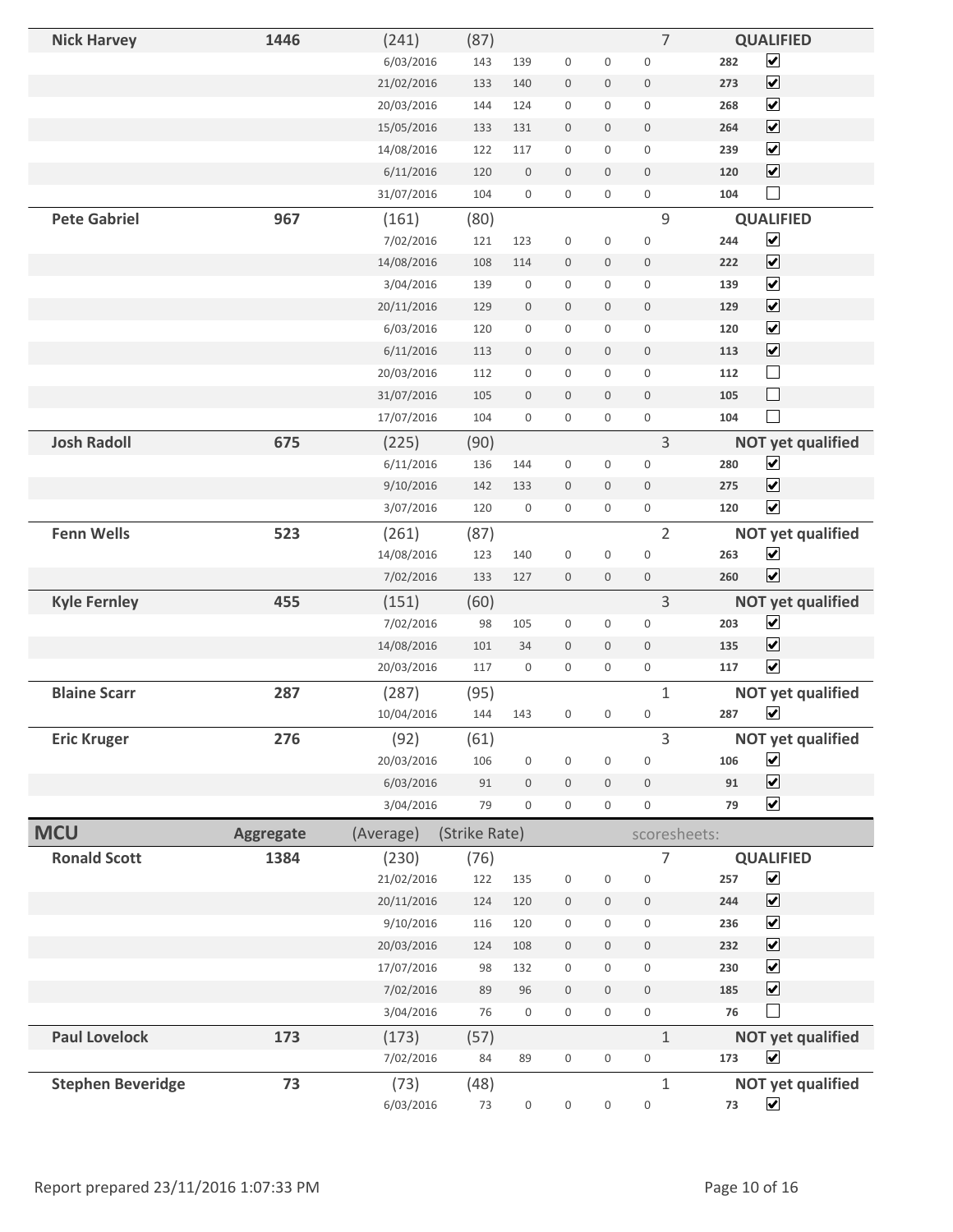| <b>MSR</b>         | <b>Aggregate</b> | (Average)  | (Strike Rate) |                     |                     |                     | scoresheets:        |     |                             |
|--------------------|------------------|------------|---------------|---------------------|---------------------|---------------------|---------------------|-----|-----------------------------|
| <b>Mark Firth</b>  | 1618             | (269)      | (89)          |                     |                     |                     | 15                  |     | <b>QUALIFIED</b>            |
|                    |                  | 4/09/2016  | 142           | 137                 | $\boldsymbol{0}$    | $\boldsymbol{0}$    | $\mathbf 0$         | 279 | $\blacktriangledown$        |
|                    |                  | 20/11/2016 | 129           | 144                 | $\boldsymbol{0}$    | $\mathbf 0$         | $\mathbf 0$         | 273 | $\blacktriangledown$        |
|                    |                  | 21/02/2016 | 130           | 140                 | $\boldsymbol{0}$    | 0                   | $\boldsymbol{0}$    | 270 | $\blacktriangledown$        |
|                    |                  | 6/03/2016  | 137           | 129                 | $\boldsymbol{0}$    | 0                   | $\bf 0$             | 266 | $\blacktriangledown$        |
|                    |                  | 20/03/2016 | 137           | 128                 | $\boldsymbol{0}$    | $\boldsymbol{0}$    | $\boldsymbol{0}$    | 265 | $\blacktriangledown$        |
|                    |                  | 10/04/2016 | 135           | 130                 | $\mathbf 0$         | 0                   | $\boldsymbol{0}$    | 265 | $\overline{\mathbf{v}}$     |
|                    |                  | 17/07/2016 | 120           | 132                 | $\boldsymbol{0}$    | 0                   | $\boldsymbol{0}$    | 252 | $\Box$                      |
|                    |                  | 9/10/2016  | 118           | 126                 | $\boldsymbol{0}$    | 0                   | $\boldsymbol{0}$    | 244 | $\Box$                      |
|                    |                  | 3/07/2016  | 124           | 119                 | $\boldsymbol{0}$    | 0                   | $\boldsymbol{0}$    | 243 | $\Box$                      |
|                    |                  | 31/07/2016 | 121           | 120                 | $\mathbf 0$         | $\mathbf 0$         | $\bf 0$             | 241 | $\Box$                      |
|                    |                  | 14/08/2016 | 123           | 117                 | $\boldsymbol{0}$    | $\mathbf 0$         | $\boldsymbol{0}$    | 240 | $\Box$                      |
|                    |                  | 15/05/2016 | 115           | 120                 | $\boldsymbol{0}$    | $\boldsymbol{0}$    | $\mathbf 0$         | 235 | $\Box$                      |
|                    |                  | 6/11/2016  | 118           | 117                 | $\boldsymbol{0}$    | $\mathsf{O}\xspace$ | $\boldsymbol{0}$    | 235 | $\mathcal{L}_{\mathcal{A}}$ |
|                    |                  | 23/10/2016 | 103           | 114                 | $\mathbf 0$         | 0                   | $\mathbf 0$         | 217 | $\Box$                      |
|                    |                  | 3/04/2016  | 141           | 0                   | $\boldsymbol{0}$    | 0                   | $\mathsf{O}\xspace$ | 141 |                             |
| <b>Gary Young</b>  | 1508             | (251)      | (83)          |                     |                     |                     | $\mathsf 9$         |     | <b>QUALIFIED</b>            |
|                    |                  | 3/04/2016  | 134           | 136                 | $\mathbb O$         | 0                   | $\boldsymbol{0}$    | 270 | $\blacktriangledown$        |
|                    |                  | 20/11/2016 | 126           | 139                 | $\mathbf 0$         | 0                   | $\mathbf 0$         | 265 | $\overline{\mathbf{v}}$     |
|                    |                  | 6/11/2016  | 125           | 133                 | $\boldsymbol{0}$    | $\mathbf 0$         | $\boldsymbol{0}$    | 258 | $\overline{\mathbf{v}}$     |
|                    |                  | 9/10/2016  | 139           | 104                 | $\boldsymbol{0}$    | $\mathsf{O}\xspace$ | $\bf 0$             | 243 | $\overline{\mathbf{v}}$     |
|                    |                  | 14/08/2016 | 103           | 134                 | $\boldsymbol{0}$    | 0                   | $\boldsymbol{0}$    | 237 | $\overline{\mathbf{v}}$     |
|                    |                  | 10/04/2016 | 117           | 118                 | $\boldsymbol{0}$    | $\boldsymbol{0}$    | $\mathbf 0$         | 235 | $\overline{\mathbf{v}}$     |
|                    |                  | 6/03/2016  | 126           | 107                 | $\boldsymbol{0}$    | $\boldsymbol{0}$    | $\boldsymbol{0}$    | 233 | $\Box$                      |
|                    |                  | 15/05/2016 | 125           | 93                  | $\boldsymbol{0}$    | $\mathbf 0$         | $\mathbf 0$         | 218 | $\Box$                      |
|                    |                  | 31/07/2016 | 95            | 121                 | $\mathbf 0$         | 0                   | $\mathsf{O}\xspace$ | 216 | $\mathcal{L}_{\mathcal{A}}$ |
| <b>Dion Minns</b>  | 1452             | (242)      | (80)          |                     |                     |                     | $\mathsf 9$         |     | <b>QUALIFIED</b>            |
|                    |                  | 21/02/2016 | 124           | 133                 | $\boldsymbol{0}$    | $\boldsymbol{0}$    | $\boldsymbol{0}$    | 257 | $\blacktriangledown$        |
|                    |                  | 3/04/2016  | 130           | 125                 | $\boldsymbol{0}$    | 0                   | $\bf 0$             | 255 | $\overline{\mathbf{v}}$     |
|                    |                  | 20/11/2016 | 123           | 126                 | $\boldsymbol{0}$    | $\mathbf 0$         | $\boldsymbol{0}$    | 249 | $\overline{\mathbf{v}}$     |
|                    |                  | 10/04/2016 | 124           | $117\,$             | $\mathbb O$         | $\boldsymbol{0}$    | $\boldsymbol{0}$    | 241 | $\overline{\mathbf{v}}$     |
|                    |                  | 4/09/2016  | 115           | 114                 | $\mathbf 0$         | 0                   | $\mathbf 0$         | 229 | $\overline{\mathbf{v}}$     |
|                    |                  | 9/10/2016  | $107\,$       | 114                 | $\boldsymbol{0}$    | $\mathsf{O}\xspace$ | $\,0\,$             | 221 | $\overline{\mathbf{v}}$     |
|                    |                  | 15/05/2016 | 101           | 110                 | $\,0\,$             | $\mathbf 0$         | $\boldsymbol{0}$    | 211 | $\Box$                      |
|                    |                  | 7/02/2016  | 103           | 105                 | $\mathbb O$         | $\mathsf{O}\xspace$ | $\boldsymbol{0}$    | 208 | $\Box$                      |
|                    |                  | 20/03/2016 | 123           | $\mathsf{O}\xspace$ | $\mathsf{O}\xspace$ | $\mathsf{O}\xspace$ | $\mathsf{O}\xspace$ | 123 | $\mathcal{L}_{\mathcal{A}}$ |
| <b>Darren Ross</b> | 1430             | (238)      | (79)          |                     |                     |                     | 12                  |     | <b>QUALIFIED</b>            |
|                    |                  | 20/11/2016 | 131           | 135                 | $\boldsymbol{0}$    | $\mathbf 0$         | $\boldsymbol{0}$    | 266 | $\blacktriangledown$        |
|                    |                  | 9/10/2016  | 115           | 141                 | $\mathbb O$         | $\mathbf 0$         | $\boldsymbol{0}$    | 256 | $\blacktriangledown$        |
|                    |                  | 6/11/2016  | 116           | 128                 | $\boldsymbol{0}$    | 0                   | $\boldsymbol{0}$    | 244 | $\blacktriangledown$        |
|                    |                  | 23/10/2016 | 113           | 113                 | $\boldsymbol{0}$    | $\mathsf{O}\xspace$ | $\,0\,$             | 226 | $\blacktriangledown$        |
|                    |                  | 31/07/2016 | 98            | 125                 | $\boldsymbol{0}$    | 0                   | $\boldsymbol{0}$    | 223 | $\overline{\mathbf{v}}$     |
|                    |                  | 15/05/2016 | 109           | 106                 | $\boldsymbol{0}$    | $\mathbf 0$         | $\boldsymbol{0}$    | 215 | $\blacktriangledown$        |
|                    |                  | 4/09/2016  | 95            | 113                 | $\boldsymbol{0}$    | $\mathbf 0$         | $\boldsymbol{0}$    | 208 | $\Box$                      |
|                    |                  | 3/04/2016  | 104           | 97                  | $\mathbb O$         | $\mathsf{O}\xspace$ | $\boldsymbol{0}$    | 201 | $\Box$                      |
|                    |                  | 17/07/2016 | 101           | 100                 | $\boldsymbol{0}$    | $\mathbf 0$         | $\boldsymbol{0}$    | 201 | $\Box$                      |
|                    |                  | 3/07/2016  | 100           | 88                  | $\mathbf 0$         | $\mathbf 0$         | $\mathsf{O}\xspace$ | 188 | $\Box$                      |
|                    |                  | 10/04/2016 | 78            | 104                 | $\boldsymbol{0}$    | $\mathbf 0$         | $\boldsymbol{0}$    | 182 | $\mathcal{L}_{\mathcal{A}}$ |
|                    |                  | 14/08/2016 | 86            | 85                  | $\boldsymbol{0}$    | $\mathbf 0$         | $\,0\,$             | 171 | $\Box$                      |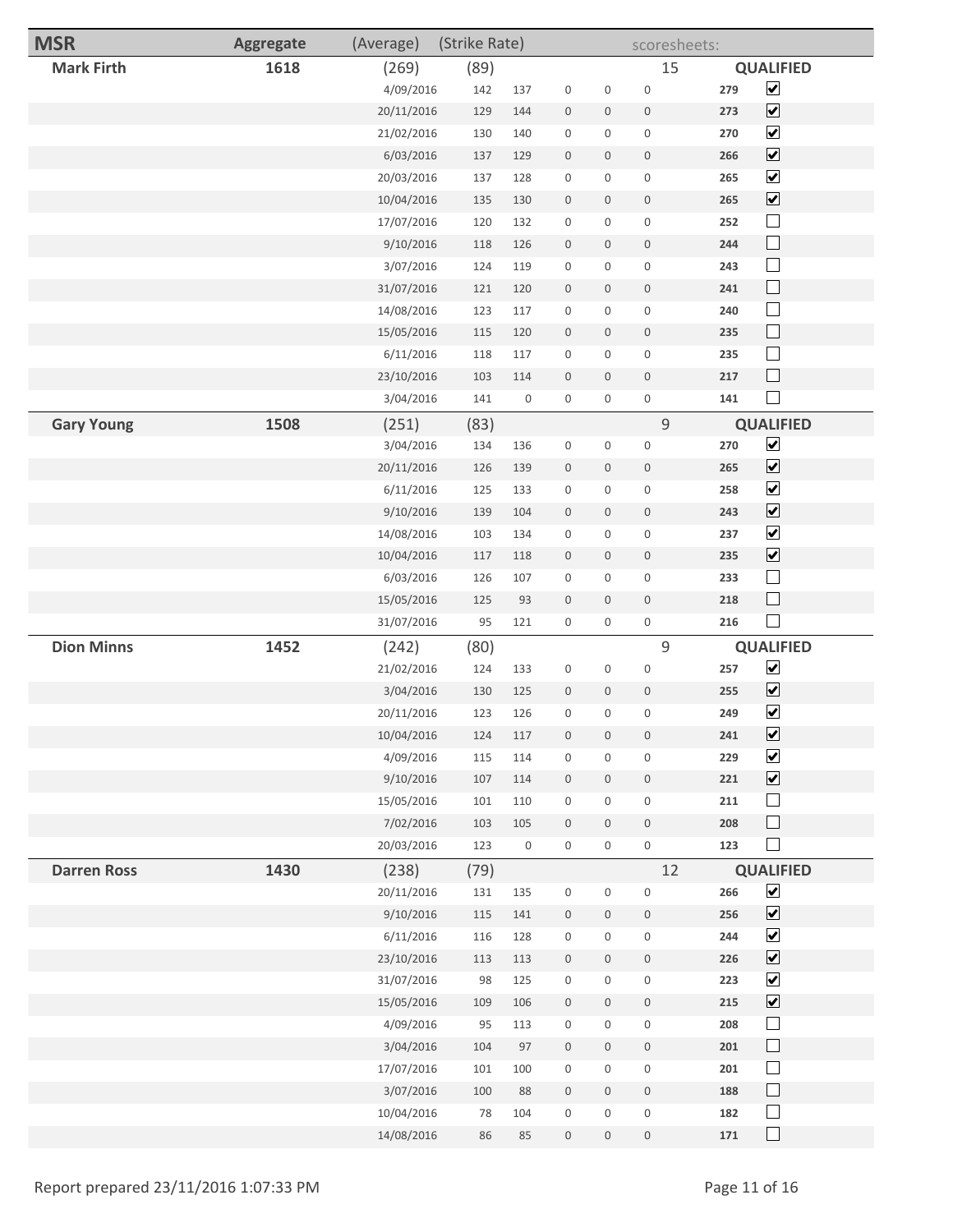| <b>Norman Sager</b>    | 934              | (233)                    | (77)          |                                      |                             |                       | $\overline{4}$   |            | <b>NOT yet qualified</b> |
|------------------------|------------------|--------------------------|---------------|--------------------------------------|-----------------------------|-----------------------|------------------|------------|--------------------------|
|                        |                  | 20/11/2016               | 134           | 131                                  | $\boldsymbol{0}$            | $\boldsymbol{0}$      | $\boldsymbol{0}$ | 265        | $\blacktriangledown$     |
|                        |                  | 6/11/2016                | 117           | 115                                  | $\boldsymbol{0}$            | $\boldsymbol{0}$      | $\boldsymbol{0}$ | 232        | $\blacktriangledown$     |
|                        |                  | 4/09/2016                | 99            | 131                                  | $\boldsymbol{0}$            | $\mathsf 0$           | $\boldsymbol{0}$ | 230        | $\blacktriangledown$     |
|                        |                  | 23/10/2016               | 102           | 105                                  | $\boldsymbol{0}$            | $\mathbf 0$           | $\boldsymbol{0}$ | 207        | $\blacktriangledown$     |
| <b>Paul Jurskis</b>    | 748              | (249)                    | (83)          |                                      |                             |                       | $\overline{3}$   |            | <b>NOT yet qualified</b> |
|                        |                  | 20/11/2016               | 131           | 138                                  | $\boldsymbol{0}$            | 0                     | $\boldsymbol{0}$ | 269        | $\blacktriangledown$     |
|                        |                  | 4/09/2016                | 123           | 122                                  | $\boldsymbol{0}$            | $\mathbf 0$           | $\mathbf 0$      | 245        | $\overline{\mathbf{v}}$  |
|                        |                  | 6/11/2016                | 120           | 114                                  | $\mathsf{O}\xspace$         | 0                     | $\boldsymbol{0}$ | 234        | $\overline{\mathbf{v}}$  |
| <b>Darrel Boon</b>     | 512              | (170)                    | (56)          |                                      |                             |                       | $\overline{3}$   |            | <b>NOT yet qualified</b> |
|                        |                  | 20/03/2016               | 83            | 102                                  | $\boldsymbol{0}$            | $\boldsymbol{0}$      | $\boldsymbol{0}$ | 185        | $\blacktriangledown$     |
|                        |                  | 3/04/2016                | 84            | 92                                   | $\boldsymbol{0}$            | $\boldsymbol{0}$      | $\boldsymbol{0}$ | 176        | $\overline{\mathbf{v}}$  |
|                        |                  | 6/03/2016                | 63            | 88                                   | $\boldsymbol{0}$            | 0                     | $\boldsymbol{0}$ | 151        | $\blacktriangledown$     |
| <b>Steven McNicoll</b> | 245              | (245)                    | (81)          |                                      |                             |                       | $\mathbf{1}$     |            | <b>NOT yet qualified</b> |
|                        |                  | 14/08/2016               | 130           | 115                                  | $\boldsymbol{0}$            | 0                     | $\boldsymbol{0}$ | 245        | $\blacktriangledown$     |
| <b>David Brewster</b>  | 101              | (101)                    | (67)          |                                      |                             |                       | $\mathbf{1}$     |            | <b>NOT yet qualified</b> |
|                        |                  | 21/02/2016               | 101           | $\boldsymbol{0}$                     | $\boldsymbol{0}$            | $\boldsymbol{0}$      | $\boldsymbol{0}$ | 101        | $\blacktriangledown$     |
| <b>RU</b>              | <b>Aggregate</b> | (Average)                | (Strike Rate) |                                      |                             |                       | scoresheets:     |            |                          |
|                        |                  |                          |               |                                      |                             |                       |                  |            |                          |
| <b>Paul Lovelock</b>   | 1269             | (211)                    | (70)          |                                      |                             |                       | 10               |            | <b>QUALIFIED</b>         |
|                        |                  | 17/07/2016               | 117           | 109                                  | $\boldsymbol{0}$            | $\boldsymbol{0}$      | $\boldsymbol{0}$ | 226        | $\blacktriangledown$     |
|                        |                  | 6/11/2016                | 111           | 110                                  | $\boldsymbol{0}$            | $\boldsymbol{0}$      | $\boldsymbol{0}$ | 221        | $\blacktriangledown$     |
|                        |                  | 20/03/2016               | 97            | 112                                  | $\mathsf{O}\xspace$         | $\mathbf{0}$          | $\mathbf{0}$     | 209        | $\blacktriangledown$     |
|                        |                  | 3/04/2016                | 103           | 105                                  | $\mathbf 0$                 | $\mathbf 0$           | $\mathbf 0$      | 208        | $\overline{\mathbf{v}}$  |
|                        |                  | 9/10/2016                | 108           | 95                                   | $\mathsf{O}\xspace$         | 0                     | $\boldsymbol{0}$ | 203        | $\blacktriangledown$     |
|                        |                  | 20/11/2016               | 109           | 93                                   | $\boldsymbol{0}$            | $\mathbf 0$           | $\boldsymbol{0}$ | 202        | $\blacktriangledown$     |
|                        |                  | 6/03/2016                | 99            | 89                                   | $\boldsymbol{0}$            | $\boldsymbol{0}$      | $\boldsymbol{0}$ | 188        | $\Box$                   |
|                        |                  | 3/07/2016                | 108           | 79                                   | $\boldsymbol{0}$            | 0                     | $\boldsymbol{0}$ | 187        | $\Box$                   |
|                        |                  | 10/04/2016               | 74            | 101                                  | $\mathsf{O}\xspace$         | 0                     | $\boldsymbol{0}$ | 175        | $\Box$                   |
|                        |                  | 23/10/2016               | 94            | $\mathsf{O}\xspace$                  | $\mathbf 0$                 | $\mathbf 0$           | $\boldsymbol{0}$ | 94         | $\Box$                   |
| <b>Vernon Dates</b>    | 616              | (102)                    | (37)          |                                      |                             |                       | 8                |            | <b>QUALIFIED</b>         |
|                        |                  | 15/05/2016               | 92            | 56                                   | $\overline{0}$              | $\overline{0}$        | $\boldsymbol{0}$ | 148        | $\blacktriangledown$     |
|                        |                  | 4/09/2016                | 63            | $45\,$                               | $\,0\,$                     | 0                     | $\boldsymbol{0}$ | 108        | $\overline{\mathbf{v}}$  |
|                        |                  | 3/07/2016                | 53            | 54                                   | $\,0\,$                     | $\boldsymbol{0}$      | $\boldsymbol{0}$ | 107        | $\overline{\mathbf{v}}$  |
|                        |                  | 9/10/2016                | $45\,$        | 56                                   | $\,0\,$                     | $\boldsymbol{0}$      | $\boldsymbol{0}$ | 101        | $\blacktriangledown$     |
|                        |                  | 14/08/2016               | 43            | 35                                   | $\mathsf{O}\xspace$         | $\boldsymbol{0}$      | $\boldsymbol{0}$ | 78         | $\blacktriangledown$     |
|                        |                  | 3/04/2016                | 74            | $\mathsf{O}\xspace$                  | $\mathsf{O}\xspace$         | $\mathsf{O}\xspace$   | $\boldsymbol{0}$ | ${\bf 74}$ | $\blacktriangledown$     |
|                        |                  | 31/07/2016<br>17/07/2016 | 59<br>38      | $\boldsymbol{0}$<br>$\boldsymbol{0}$ | $\boldsymbol{0}$<br>$\,0\,$ | 0<br>$\boldsymbol{0}$ | $\boldsymbol{0}$ | 59<br>38   | $\Box$<br>$\Box$         |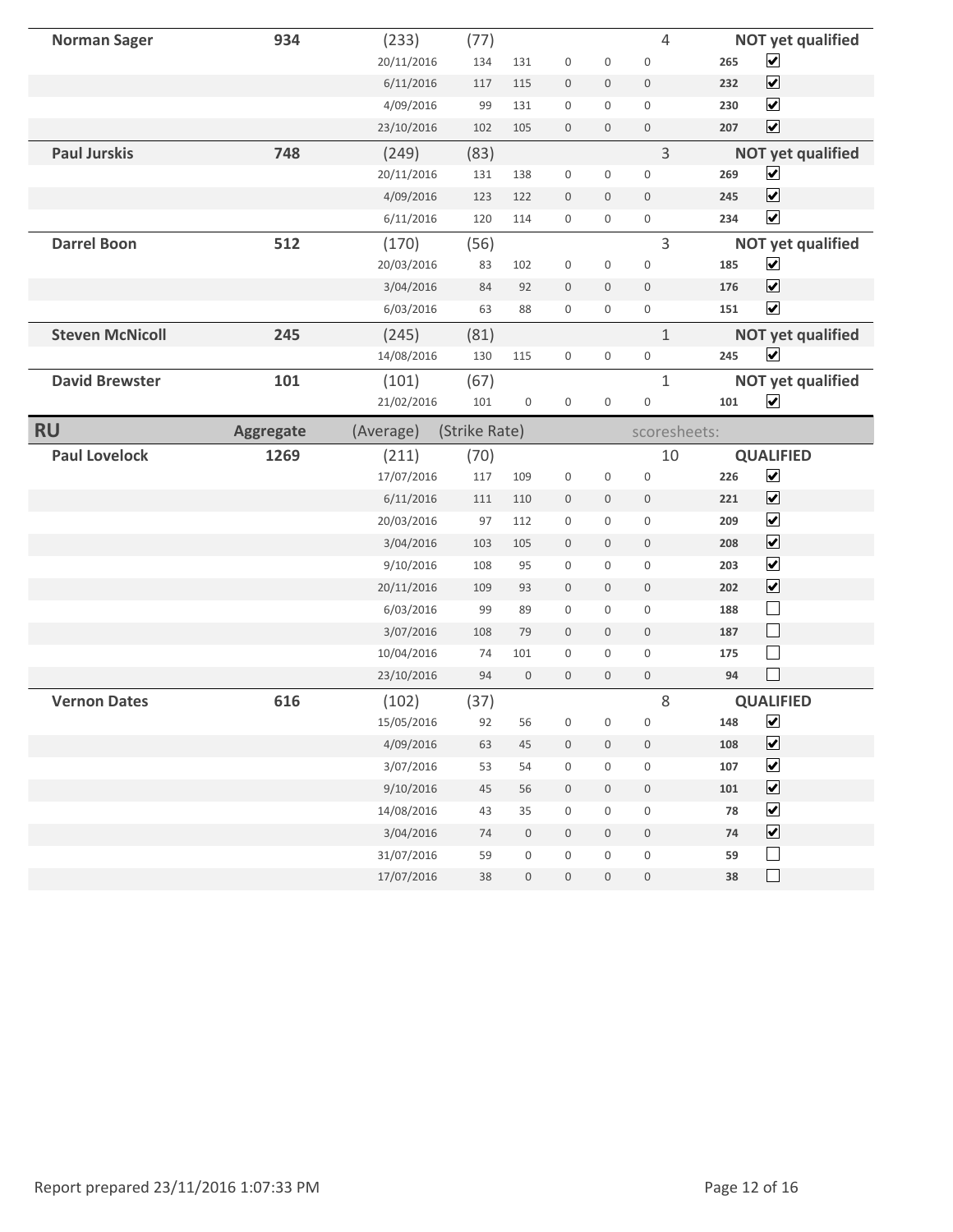| <b>SMC</b>            | <b>Aggregate</b> | (Average)  | (Strike Rate) |                  |                  |                     | scoresheets:     |     |                              |  |
|-----------------------|------------------|------------|---------------|------------------|------------------|---------------------|------------------|-----|------------------------------|--|
| <b>Allan Park</b>     | 1595             | (265)      | (88)          |                  |                  |                     | 16               |     | <b>QUALIFIED</b>             |  |
|                       |                  | 21/02/2016 | 141           | 144              | $\boldsymbol{0}$ | $\boldsymbol{0}$    | $\boldsymbol{0}$ | 285 | $\blacktriangledown$         |  |
|                       |                  | 6/03/2016  | 139           | 133              | $\mathbb O$      | $\mathbf 0$         | $\bf 0$          | 272 | $\blacktriangledown$         |  |
|                       |                  | 20/11/2016 | 131           | 135              | $\boldsymbol{0}$ | 0                   | $\boldsymbol{0}$ | 266 | $\blacktriangledown$         |  |
|                       |                  | 9/10/2016  | 132           | 130              | $\mathbb O$      | 0                   | $\mathbf 0$      | 262 | $\blacktriangledown$         |  |
|                       |                  | 15/05/2016 | 124           | 132              | $\boldsymbol{0}$ | 0                   | $\boldsymbol{0}$ | 256 | $\blacktriangledown$         |  |
|                       |                  | 20/03/2016 | 129           | 125              | $\boldsymbol{0}$ | $\mathbf 0$         | $\mathbf 0$      | 254 | $\overline{\mathbf{v}}$      |  |
|                       |                  | 3/04/2016  | 134           | 120              | $\boldsymbol{0}$ | 0                   | $\boldsymbol{0}$ | 254 | $\Box$                       |  |
|                       |                  | 31/07/2016 | 116           | 131              | $\boldsymbol{0}$ | $\mathbf 0$         | $\mathbf 0$      | 247 | $\Box$                       |  |
|                       |                  | 6/11/2016  | 121           | 122              | $\boldsymbol{0}$ | 0                   | $\boldsymbol{0}$ | 243 | $\Box$                       |  |
|                       |                  | 4/09/2016  | 123           | 119              | $\boldsymbol{0}$ | $\mathsf{O}\xspace$ | $\bf 0$          | 242 | $\Box$                       |  |
|                       |                  | 3/07/2016  | 106           | 131              | $\boldsymbol{0}$ | 0                   | $\boldsymbol{0}$ | 237 | $\Box$                       |  |
|                       |                  | 14/08/2016 | 123           | 106              | $\boldsymbol{0}$ | $\boldsymbol{0}$    | $\mathbf 0$      | 229 | $\Box$                       |  |
|                       |                  | 23/10/2016 | 126           | $\boldsymbol{0}$ | $\boldsymbol{0}$ | 0                   | $\boldsymbol{0}$ | 126 | $\Box$                       |  |
|                       |                  | 7/02/2016  | 118           | 0                | $\boldsymbol{0}$ | 0                   | $\boldsymbol{0}$ | 118 | $\Box$                       |  |
|                       |                  | 10/04/2016 | 118           | 0                | $\boldsymbol{0}$ | $\mathbf 0$         | $\boldsymbol{0}$ | 118 | $\Box$                       |  |
|                       |                  | 17/07/2016 | 103           | $\boldsymbol{0}$ | $\mathbf 0$      | $\mathbf 0$         | $\bf 0$          | 103 | $\sim$                       |  |
| <b>Noel Masterson</b> | 1477             | (246)      | (82)          |                  |                  |                     | 16               |     | <b>QUALIFIED</b>             |  |
|                       |                  | 23/10/2016 | 123           | 129              | $\boldsymbol{0}$ | $\boldsymbol{0}$    | $\boldsymbol{0}$ | 252 | $\blacktriangledown$         |  |
|                       |                  | 21/02/2016 | 123           | 128              | $\boldsymbol{0}$ | $\mathbf 0$         | $\mathbf 0$      | 251 | $\overline{\mathbf{v}}$      |  |
|                       |                  | 6/03/2016  | 117           | 130              | $\boldsymbol{0}$ | 0                   | $\boldsymbol{0}$ | 247 | $\overline{\mathbf{v}}$      |  |
|                       |                  | 9/10/2016  | 130           | $117\,$          | $\boldsymbol{0}$ | 0                   | $\mathbf 0$      | 247 | $\blacktriangledown$         |  |
|                       |                  | 15/05/2016 | 128           | 112              | $\boldsymbol{0}$ | $\boldsymbol{0}$    | $\boldsymbol{0}$ | 240 | $\blacktriangledown$         |  |
|                       |                  | 20/11/2016 | 121           | 119              | $\boldsymbol{0}$ | $\mathsf{O}\xspace$ | $\bf 0$          | 240 | $\overline{\mathbf{v}}$      |  |
|                       |                  | 3/04/2016  | 117           | 120              | $\boldsymbol{0}$ | 0                   | $\boldsymbol{0}$ | 237 | $\Box$                       |  |
|                       |                  | 6/11/2016  | 119           | 116              | $\mathbb O$      | 0                   | $\mathbf 0$      | 235 | $\Box$                       |  |
|                       |                  | 4/09/2016  | 121           | 109              | $\boldsymbol{0}$ | $\boldsymbol{0}$    | $\boldsymbol{0}$ | 230 | $\Box$                       |  |
|                       |                  | 3/07/2016  | 117           | 113              | $\mathbf 0$      | $\mathbf 0$         | $\mathbf 0$      | 230 | $\Box$                       |  |
|                       |                  | 14/08/2016 | $111\,$       | 118              | $\boldsymbol{0}$ | 0                   | $\boldsymbol{0}$ | 229 | $\Box$                       |  |
|                       |                  | 31/07/2016 | 114           | 114              | $\boldsymbol{0}$ | 0                   | $\boldsymbol{0}$ | 228 | $\overline{\phantom{a}}$     |  |
|                       |                  | 17/07/2016 | 129           | 97               | 0                | 0                   | 0                | 226 | $\Box$                       |  |
|                       |                  | 20/03/2016 | 107           | 115              | $\boldsymbol{0}$ | $\mathsf{O}\xspace$ | $\mathbb O$      | 222 | $\Box$                       |  |
|                       |                  | 10/04/2016 | 106           | 109              | $\boldsymbol{0}$ | 0                   | $\boldsymbol{0}$ | 215 | $\overline{\phantom{a}}$     |  |
|                       |                  | 7/02/2016  | 113           | 95               | $\boldsymbol{0}$ | $\boldsymbol{0}$    | $\mathbf 0$      | 208 | $\mathbf{I}$                 |  |
| <b>Bernard Malone</b> | 1160             | (193)      | (64)          |                  |                  |                     | $\mathsf 9$      |     | <b>QUALIFIED</b>             |  |
|                       |                  | 20/11/2016 | 114           | 128              | $\boldsymbol{0}$ | $\boldsymbol{0}$    | $\boldsymbol{0}$ | 242 | $\blacktriangledown$         |  |
|                       |                  | 4/09/2016  | 97            | 102              | $\boldsymbol{0}$ | $\mathbf 0$         | $\bf 0$          | 199 | $\blacktriangledown$         |  |
|                       |                  | 17/07/2016 | 104           | 86               | $\boldsymbol{0}$ | 0                   | $\mathbf 0$      | 190 | $\blacktriangledown$         |  |
|                       |                  | 15/05/2016 | $81\,$        | 108              | $\boldsymbol{0}$ | 0                   | $\bf 0$          | 189 | $\boxed{\blacktriangledown}$ |  |
|                       |                  | 31/07/2016 | 90            | 82               | $\boldsymbol{0}$ | $\boldsymbol{0}$    | $\boldsymbol{0}$ | 172 | $\blacktriangledown$         |  |
|                       |                  | 3/04/2016  | 72            | 96               | $\boldsymbol{0}$ | $\mathsf{O}\xspace$ | $\mathbf 0$      | 168 | $\blacktriangledown$         |  |
|                       |                  | 3/07/2016  | 66            | 101              | $\boldsymbol{0}$ | 0                   | $\boldsymbol{0}$ | 167 | $\mathcal{L}_{\mathcal{A}}$  |  |
|                       |                  | 14/08/2016 | 81            | 78               | $\mathbb O$      | $\mathsf{O}\xspace$ | $\mathbf 0$      | 159 | $\Box$                       |  |
|                       |                  | 20/03/2016 | 68            | 81               | $\boldsymbol{0}$ | $\mathbf 0$         | $\,0\,$          | 149 |                              |  |
| <b>Rod Shorten</b>    | 489              | (244)      | (81)          |                  |                  |                     | $\overline{2}$   |     | <b>NOT yet qualified</b>     |  |
|                       |                  | 23/10/2016 | 112           | 136              | $\boldsymbol{0}$ | $\boldsymbol{0}$    | $\boldsymbol{0}$ | 248 | $\blacktriangledown$         |  |
|                       |                  | 6/11/2016  | 125           | 116              | $\mathbb O$      | $\boldsymbol{0}$    | $\mathbf 0$      | 241 | $\blacktriangledown$         |  |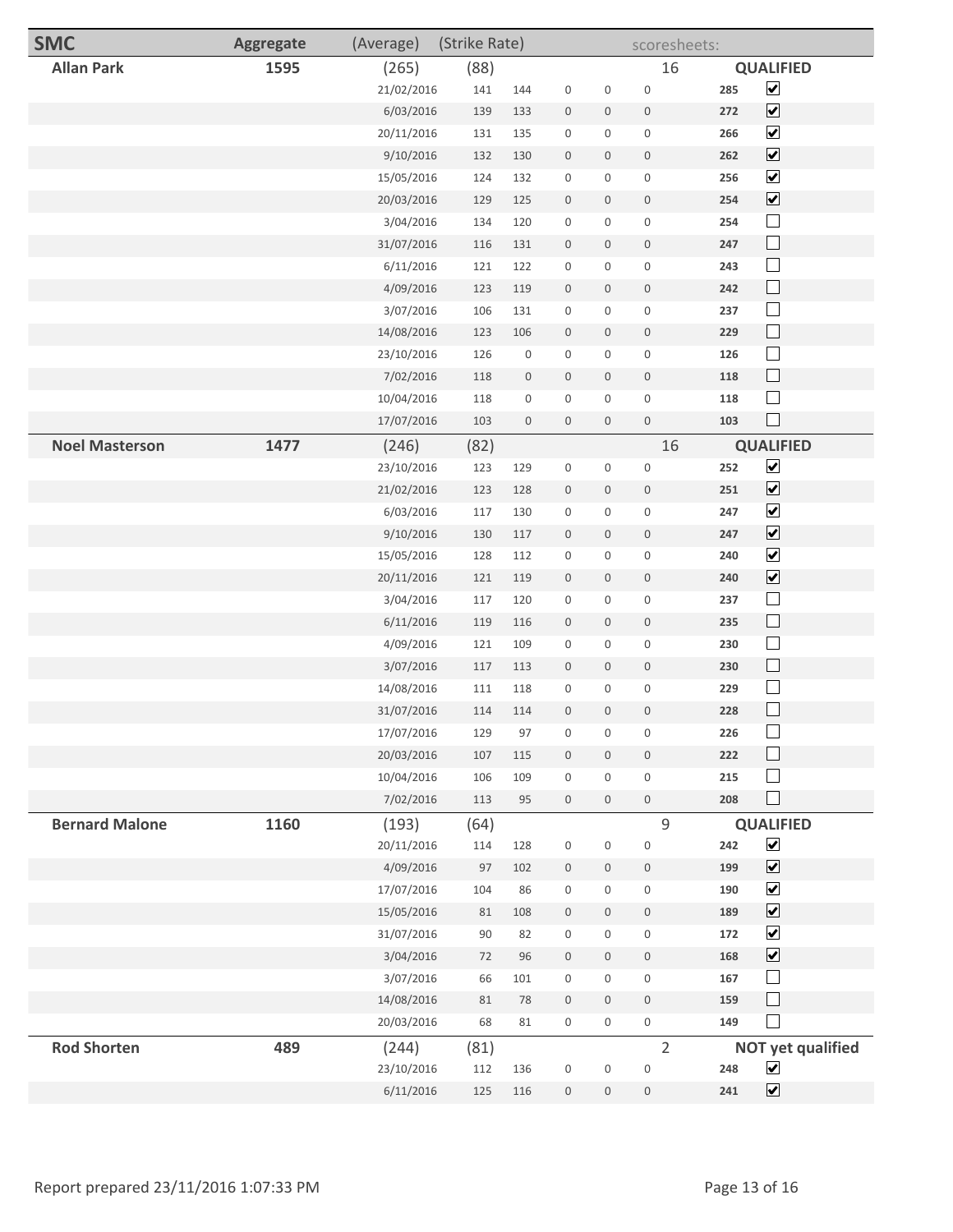| <b>TRAD</b>            | <b>Aggregate</b> | (Average)               | (Strike Rate) |                  |                             |                          | scoresheets:                    |            |                                              |
|------------------------|------------------|-------------------------|---------------|------------------|-----------------------------|--------------------------|---------------------------------|------------|----------------------------------------------|
| <b>Robert McBride</b>  | 998              | (166)                   | (55)          |                  |                             |                          | 9                               |            | <b>QUALIFIED</b>                             |
|                        |                  | 20/11/2016              | 96            | 97               | $\boldsymbol{0}$            | $\boldsymbol{0}$         | $\mathbf 0$                     | 193        | $\blacktriangledown$                         |
|                        |                  | 17/07/2016              | 85            | 106              | $\mathbf 0$                 | $\mathbf 0$              | $\mathbf 0$                     | 191        | $\blacktriangledown$                         |
|                        |                  | 9/10/2016               | 77            | 90               | $\boldsymbol{0}$            | 0                        | $\boldsymbol{0}$                | 167        | $\blacktriangledown$                         |
|                        |                  | 15/05/2016              | 74            | 79               | $\boldsymbol{0}$            | $\mathbf 0$              | $\mathbb O$                     | 153        | $\blacktriangledown$                         |
|                        |                  | 23/10/2016              | 80            | 69               | $\boldsymbol{0}$            | 0                        | $\boldsymbol{0}$                | 149        | $\blacktriangledown$                         |
|                        |                  | 3/04/2016               | 66            | 79               | $\bf 0$                     | 0                        | $\mathbf 0$                     | 145        | $\blacktriangledown$                         |
|                        |                  | 3/07/2016               | 52            | 61               | $\boldsymbol{0}$            | $\mathbf 0$              | $\mathsf{O}\xspace$             | 113        | $\Box$                                       |
|                        |                  | 20/03/2016              | 60            | 43               | $\bf 0$                     | $\mathbf 0$              | $\boldsymbol{0}$                | 103        | $\Box$                                       |
|                        |                  | 6/11/2016               | 61            | $\boldsymbol{0}$ | $\boldsymbol{0}$            | $\boldsymbol{0}$         | $\mathbf 0$                     | 61         | $\Box$                                       |
| <b>Daniel Ross</b>     | 865              | (144)                   | (48)          |                  |                             |                          | $\overline{7}$                  |            | <b>QUALIFIED</b>                             |
|                        |                  | 23/10/2016              | 68            | 90               | $\boldsymbol{0}$            | $\boldsymbol{0}$         | $\boldsymbol{0}$                | 158        | $\blacktriangledown$                         |
|                        |                  | 6/11/2016               | 76            | 80               | $\boldsymbol{0}$            | $\mathbf 0$              | $\mathbf 0$                     | 156        | $\blacktriangledown$                         |
|                        |                  | 4/09/2016               | 81            | 66               | $\boldsymbol{0}$            | 0                        | $\boldsymbol{0}$                | 147        | $\blacktriangledown$                         |
|                        |                  | 15/05/2016              | 82            | 64               | $\bf 0$                     | $\mathbf 0$              | $\mathbf 0$                     | 146        | $\blacktriangledown$                         |
|                        |                  | 31/07/2016              | 71            | 69               | $\boldsymbol{0}$            | $\mathsf{O}\xspace$      | $\mathbf 0$                     | 140        | $\blacktriangledown$                         |
|                        |                  | 9/10/2016               | 59            | 59               | $\bf 0$                     | $\mathsf{O}\xspace$      | $\boldsymbol{0}$                | 118        | $\blacktriangledown$                         |
|                        |                  | 3/07/2016               | 43            | $\boldsymbol{0}$ | $\mathbf 0$                 | 0                        | $\mathsf{O}$                    | 43         | ×                                            |
| <b>Allan McKerrow</b>  | 861              | (143)                   | (47)          |                  |                             |                          | $\mathsf 9$                     |            | <b>QUALIFIED</b>                             |
|                        |                  | 21/02/2016              | 87            | 74               | $\boldsymbol{0}$            | 0                        | $\mathbf 0$                     | 161        | $\blacktriangledown$                         |
|                        |                  | 3/04/2016               | 80            | 78               | $\mathbf 0$                 | 0                        | $\mathbf 0$                     | 158        | $\blacktriangledown$                         |
|                        |                  | 10/04/2016              | 78            | 64               | $\mathbf 0$                 | $\mathbf 0$              | $\boldsymbol{0}$                | 142        | $\blacktriangledown$                         |
|                        |                  | 14/08/2016              | 64            | 74               | $\boldsymbol{0}$            | $\mathbf 0$              | $\mathbb O$                     | 138        | $\blacktriangledown$<br>$\blacktriangledown$ |
|                        |                  | 15/05/2016              | 46            | 87               | $\boldsymbol{0}$            | $\mathbf 0$              | $\mathbf 0$                     | 133        | $\blacktriangledown$                         |
|                        |                  | 23/10/2016<br>7/02/2016 | 58<br>71      | 71<br>48         | $\bf 0$<br>$\boldsymbol{0}$ | $\mathsf{O}\xspace$<br>0 | $\mathbb O$<br>$\boldsymbol{0}$ | 129<br>119 |                                              |
|                        |                  | 3/07/2016               | 46            | 67               | $\mathbf 0$                 | $\mathbf 0$              | $\boldsymbol{0}$                | 113        | $\Box$                                       |
|                        |                  | 6/11/2016               | 69            | $\boldsymbol{0}$ | $\mathbf 0$                 | $\mathbf 0$              | $\boldsymbol{0}$                | 69         | $\mathcal{L}$                                |
| <b>Peter Craft</b>     | 860              |                         |               |                  |                             |                          | $\overline{7}$                  |            | <b>QUALIFIED</b>                             |
|                        |                  | (143)<br>20/11/2016     | (47)<br>92    | 92               | $\boldsymbol{0}$            | 0                        | $\boldsymbol{0}$                | 184        | $\blacktriangledown$                         |
|                        |                  | 3/04/2016               | 81            | 93               | $\bf 0$                     | 0                        | $\bf 0$                         | 174        | $\overline{\mathbf{v}}$                      |
|                        |                  | 14/08/2016              | 63            | 89               | $\boldsymbol{0}$            | 0                        | $\mathbf 0$                     | 152        | $\blacktriangledown$                         |
|                        |                  | 15/05/2016              | 63            | 76               | $\mathbb O$                 | $\mathbf 0$              | $\mathbb O$                     | 139        | $\overline{\mathbf{v}}$                      |
|                        |                  | 10/04/2016              | 71            | 46               | $\boldsymbol{0}$            | $\mathsf{O}\xspace$      | $\mathbb O$                     | 117        | $\blacktriangledown$                         |
|                        |                  | 20/03/2016              | 28            | 66               | $\bf 0$                     | $\mathsf{O}\xspace$      | $\boldsymbol{0}$                | 94         | $\overline{\mathbf{v}}$                      |
|                        |                  | 3/07/2016               | 30            | 53               | $\boldsymbol{0}$            | $\mathsf{O}\xspace$      | $\mathsf{O}$                    | 83         | $\Box$                                       |
| <b>Nathan McKerrow</b> | 648              | (108)                   | (39)          |                  |                             |                          | 6                               |            | <b>QUALIFIED</b>                             |
|                        |                  | 10/04/2016              | 66            | 76               | $\,0\,$                     | $\boldsymbol{0}$         | $\boldsymbol{0}$                | 142        | $\blacktriangledown$                         |
|                        |                  | 21/02/2016              | 68            | 73               | $\boldsymbol{0}$            | $\mathbf 0$              | $\boldsymbol{0}$                | 141        | $\blacktriangledown$                         |
|                        |                  | 17/07/2016              | 64            | 56               | $\boldsymbol{0}$            | $\mathbf 0$              | $\boldsymbol{0}$                | 120        | $\blacktriangledown$                         |
|                        |                  | 23/10/2016              | 53            | 66               | $\mathbb O$                 | $\mathbf 0$              | $\mathbb O$                     | 119        | $\blacktriangledown$                         |
|                        |                  | 7/02/2016               | 61            | 25               | $\boldsymbol{0}$            | 0                        | $\mathsf{O}\xspace$             | 86         | $\blacktriangledown$                         |
|                        |                  | 6/11/2016               | 40            | $\,0\,$          | $\boldsymbol{0}$            | $\mathbf 0$              | $\mathbb O$                     | 40         | $\blacktriangleright$                        |
| <b>Colin Reichel</b>   | 317              | (79)                    | (30)          |                  |                             |                          | $\overline{4}$                  |            | <b>NOT yet qualified</b>                     |
|                        |                  | 9/10/2016               | 64            | 38               | $\boldsymbol{0}$            | $\mathsf{O}\xspace$      | $\,0\,$                         | 102        | $\blacktriangledown$                         |
|                        |                  | 23/10/2016              | 49            | 45               | $\mathbf 0$                 | $\mathsf{O}\xspace$      | $\mathbb O$                     | 94         | $\blacktriangledown$                         |
|                        |                  | 6/11/2016               | 53            | 38               | $\boldsymbol{0}$            | $\mathbf 0$              | $\mathsf{O}\xspace$             | 91         | $\blacktriangledown$                         |
|                        |                  | 14/08/2016              | $\mathbb O$   | $30\,$           | $\,0\,$                     | $\boldsymbol{0}$         | $\boldsymbol{0}$                | $30\,$     | $\blacktriangledown$                         |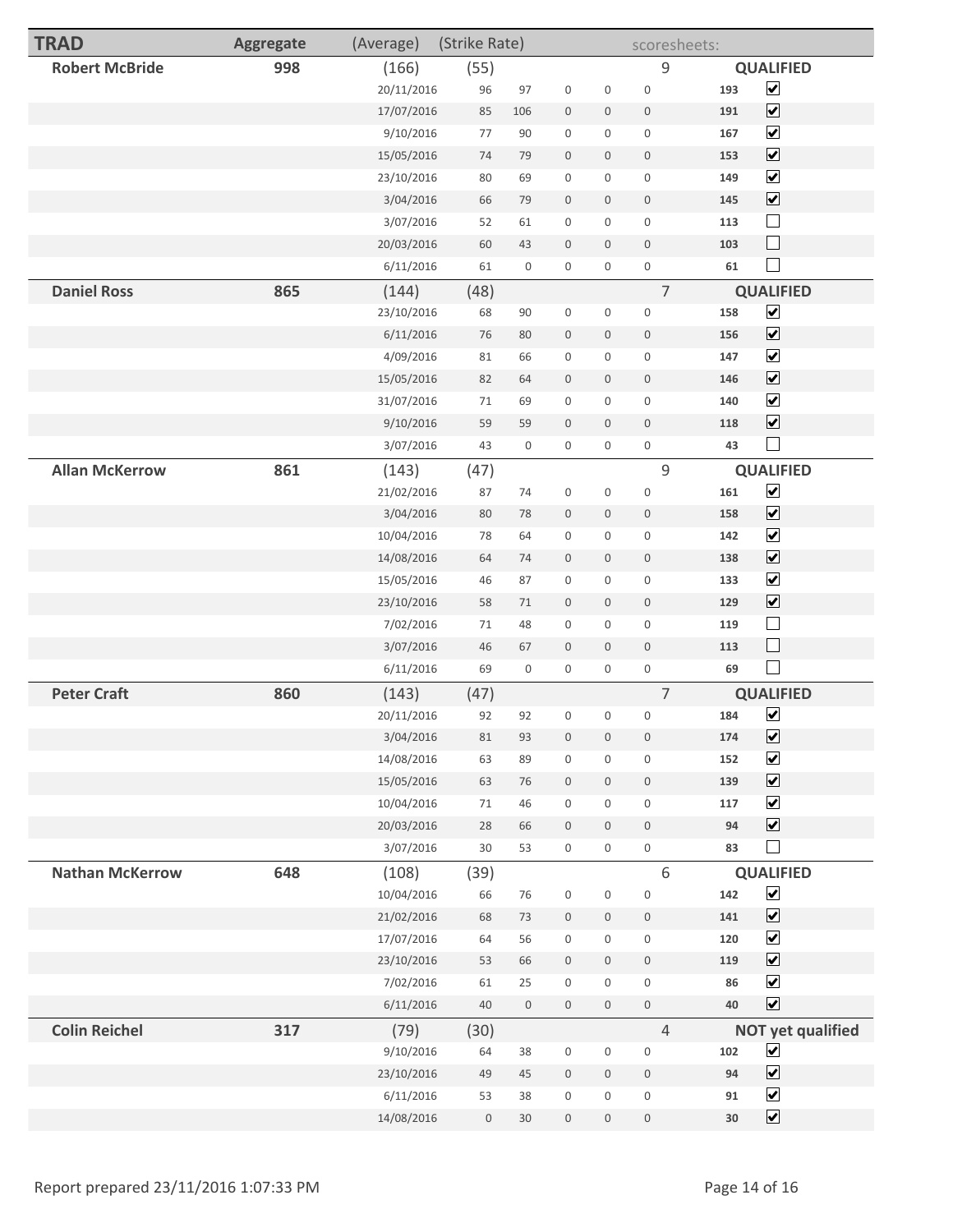| <b>Paul Lovelock</b>    | 200              | (200)               | (66)          |                  |                  |                     | $\mathbf{1}$          |     | <b>NOT yet qualified</b>                         |
|-------------------------|------------------|---------------------|---------------|------------------|------------------|---------------------|-----------------------|-----|--------------------------------------------------|
|                         |                  | 14/08/2016          | 103           | 97               | $\boldsymbol{0}$ | $\mathbf 0$         | $\boldsymbol{0}$      | 200 | $\blacktriangledown$                             |
| <b>Jason Turner</b>     | 126              | (63)                | (42)          |                  |                  |                     | $\overline{2}$        |     | <b>NOT yet qualified</b>                         |
|                         |                  | 23/10/2016          | 65            | $\boldsymbol{0}$ | $\mathbf 0$      | $\mathsf{O}\xspace$ | $\mathbf 0$           | 65  | $\blacktriangledown$                             |
|                         |                  | 9/10/2016           | 61            | $\boldsymbol{0}$ | $\boldsymbol{0}$ | $\mathbf 0$         | $\boldsymbol{0}$      | 61  | $\blacktriangledown$                             |
| <b>Cameron McBride</b>  | 114              | (114)               | (38)          |                  |                  |                     | $\mathbf{1}$          |     | <b>NOT yet qualified</b>                         |
|                         |                  | 10/04/2016          | 50            | 64               | $\boldsymbol{0}$ | $\mathbf 0$         | 0                     | 114 | $\overline{\mathbf{v}}$                          |
| <b>Paul Moxham</b>      | 66               | (66)                | (22)          |                  |                  |                     | $\mathbf{1}$          |     | <b>NOT yet qualified</b>                         |
|                         |                  | 3/07/2016           | 33            | 33               | $\boldsymbol{0}$ | $\boldsymbol{0}$    | $\boldsymbol{0}$      | 66  | $\overline{\mathbf{v}}$                          |
| <b>YF</b>               | <b>Aggregate</b> | (Average)           | (Strike Rate) |                  |                  |                     | scoresheets:          |     |                                                  |
| <b>Sarah Keene</b>      | 1571             | (261)               | (87)          |                  |                  |                     | 9                     |     | <b>QUALIFIED</b>                                 |
|                         |                  | 17/07/2016          | 140           | 134              | $\boldsymbol{0}$ | $\mathsf{O}\xspace$ | $\boldsymbol{0}$      | 274 | $\overline{\mathbf{v}}$                          |
|                         |                  | 10/04/2016          | 136           | 137              | $\boldsymbol{0}$ | $\mathbf 0$         | $\boldsymbol{0}$      | 273 | $\blacktriangledown$                             |
|                         |                  | 21/02/2016          | 134           | 129              | $\boldsymbol{0}$ | 0                   | $\mathbf 0$           | 263 | $\blacktriangledown$                             |
|                         |                  | 3/04/2016           | 122           | 135              | $\mathbf 0$      | $\mathbf 0$         | $\mathbf 0$           | 257 | $\overline{\mathbf{v}}$                          |
|                         |                  | 9/10/2016           | 123           | 133              | $\boldsymbol{0}$ | 0                   | 0                     | 256 | $\blacktriangledown$                             |
|                         |                  | 7/02/2016           | 123           | 125              | $\mathbf 0$      | $\mathbf 0$         | $\mathbf 0$           | 248 | $\blacktriangledown$                             |
|                         |                  | 3/07/2016           | 119           | 122              | $\boldsymbol{0}$ | $\mathbf{0}$        | $\mathbf 0$           | 241 | $\Box$                                           |
|                         |                  | 4/09/2016           | 113           | 121              | $\boldsymbol{0}$ | $\mathbf 0$         | $\mathbf{0}$          | 234 | $\Box$                                           |
|                         |                  | 14/08/2016          | 105           | 120              | $\boldsymbol{0}$ | $\mathbf 0$         | 0                     | 225 | $\Box$                                           |
| <b>Maddison Boon</b>    | 754              | (188)               | (62)          |                  |                  |                     | $\overline{4}$        |     | <b>NOT yet qualified</b>                         |
|                         |                  | 6/03/2016           | 98            | 103              | $\boldsymbol{0}$ | $\mathbf 0$         | $\mathsf 0$           | 201 | $\overline{\mathbf{v}}$                          |
|                         |                  | 20/03/2016          | 95            | 96               | $\boldsymbol{0}$ | $\mathbf 0$         | $\mathbf{0}$          | 191 | $\blacktriangledown$                             |
|                         |                  | 3/04/2016           | 83            | 103              | $\boldsymbol{0}$ | $\mathsf 0$         | $\overline{0}$        | 186 | $\blacktriangledown$                             |
|                         |                  |                     |               |                  |                  |                     | $\boldsymbol{0}$      | 176 | $\overline{\mathbf{v}}$                          |
|                         |                  | 10/04/2016          | 70            | 106              | $\boldsymbol{0}$ | $\mathsf{O}\xspace$ |                       |     |                                                  |
|                         | 96               |                     |               |                  |                  |                     | $\mathbf{1}$          |     |                                                  |
| <b>Jessica Brewster</b> |                  | (96)<br>21/02/2016  | (64)<br>96    | $\boldsymbol{0}$ | $\boldsymbol{0}$ | $\mathbf 0$         | $\boldsymbol{0}$      | 96  | <b>NOT yet qualified</b><br>$\blacktriangledown$ |
|                         |                  |                     |               |                  |                  |                     |                       |     |                                                  |
| <b>YMR 13-14</b>        | <b>Aggregate</b> | (Average)           | (Strike Rate) |                  |                  |                     | scoresheets:          |     |                                                  |
| <b>Roland West</b>      | 1234             | (246)<br>9/10/2016  | (82)<br>146   | 135              | $\boldsymbol{0}$ | $\boldsymbol{0}$    | 5<br>$\boldsymbol{0}$ | 281 | <b>NOT yet qualified</b><br>$\blacktriangledown$ |
|                         |                  | 6/11/2016           | 124           | 135              | $\boldsymbol{0}$ | $\boldsymbol{0}$    | $\boldsymbol{0}$      | 259 | $\overline{\mathbf{v}}$                          |
|                         |                  | 17/07/2016          | 114           | 127              | $\boldsymbol{0}$ | 0                   | $\boldsymbol{0}$      | 241 | $\overline{\mathbf{v}}$                          |
|                         |                  | 14/08/2016          | 106           | 122              | $\boldsymbol{0}$ | $\mathbf 0$         | $\boldsymbol{0}$      | 228 | $\overline{\mathbf{v}}$                          |
|                         |                  | 15/05/2016          | 117           | 108              | $\boldsymbol{0}$ | 0                   | 0                     | 225 | $\blacktriangledown$                             |
|                         | 628              |                     |               |                  |                  |                     | $\overline{4}$        |     | <b>NOT yet qualified</b>                         |
| <b>Kye Endacott</b>     |                  | (157)<br>15/05/2016 | (59)<br>97    | 103              | $\boldsymbol{0}$ | $\mathbf 0$         | $\boldsymbol{0}$      | 200 | $\blacktriangledown$                             |
|                         |                  | 31/07/2016          | 84            | 102              | $\boldsymbol{0}$ | $\mathbf 0$         | $\boldsymbol{0}$      | 186 | $\blacktriangledown$                             |
|                         |                  | 3/07/2016           | 81            | 75               | $\boldsymbol{0}$ | $\mathbf{0}$        | $\mathbf{0}$          | 156 | $\blacktriangledown$                             |
|                         |                  | 6/11/2016           | 86            | $\boldsymbol{0}$ | $\boldsymbol{0}$ | $\mathbf 0$         | $\boldsymbol{0}$      | 86  | $\overline{\mathbf{v}}$                          |
| <b>YMR 15-17</b>        | <b>Aggregate</b> | (Average)           | (Strike Rate) |                  |                  |                     | scoresheets:          |     |                                                  |
|                         | 788              |                     |               |                  |                  |                     | 4                     |     |                                                  |
| <b>Cooper Macalpine</b> |                  | (197)<br>14/08/2016 | (65)<br>107   | 126              | $\boldsymbol{0}$ | $\boldsymbol{0}$    | $\boldsymbol{0}$      | 233 | <b>NOT yet qualified</b><br>$\blacktriangledown$ |
|                         |                  | 4/09/2016           | 99            | 106              | $\boldsymbol{0}$ | $\mathbf 0$         | 0                     | 205 | $\overline{\mathbf{v}}$                          |
|                         |                  | 3/07/2016           | 107           | 88               | $\boldsymbol{0}$ | $\mathbf 0$         | 0                     | 195 | $\overline{\mathbf{v}}$                          |
|                         |                  | 21/02/2016          | 71            | 84               | $\boldsymbol{0}$ | $\mathbf 0$         | $\mathbf 0$           | 155 | $\blacktriangledown$                             |
| <b>Kobi Fernley</b>     | 102              | (34)                | (22)          |                  |                  |                     | 3                     |     | <b>NOT yet qualified</b>                         |
|                         |                  | 20/03/2016          | 51            | $\boldsymbol{0}$ | $\boldsymbol{0}$ | $\boldsymbol{0}$    | $\boldsymbol{0}$      | 51  | $\blacktriangledown$                             |
|                         |                  | 17/07/2016          | 28            | $\boldsymbol{0}$ | $\boldsymbol{0}$ | $\mathsf{O}\xspace$ | 0                     | 28  | $\blacktriangledown$                             |